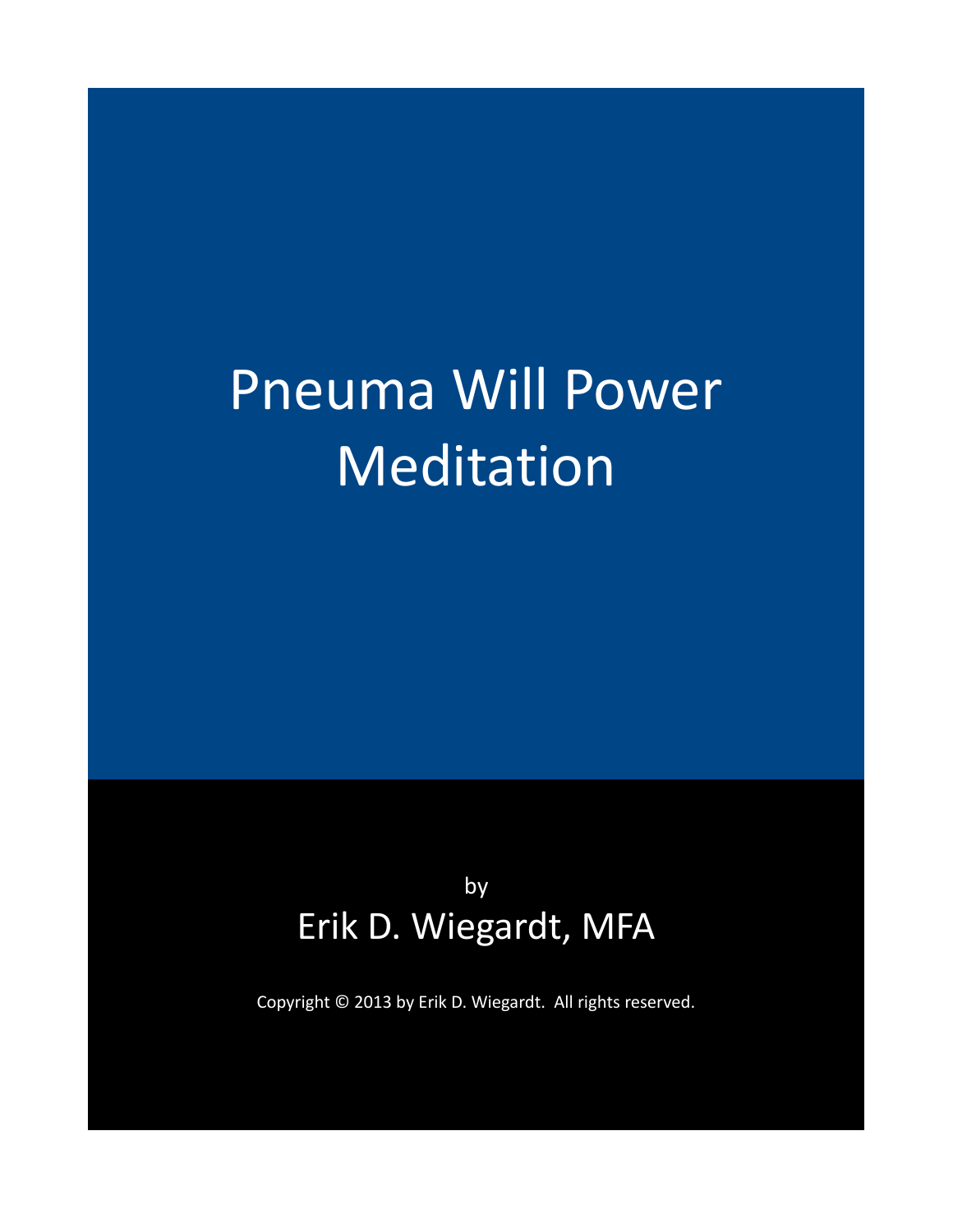# Pneuma Will Power Meditation

## INTRODUCTION

*It is the action of an uninstructed person to reproach others for his own misfortunes; of one entering upon instruction, to reproach himself; and of one perfectly instructed, to reproach neither others nor himself.* Epictetus (*Enchiridion* #5)

Epictetus (60-120), the crippled Roman slave who became a philosopher, also said, "...philosophers advise us not to be contented with mere learning, but to add meditation likewise, and then practice (Discourses II, 9)." But, he was probably not talking about *real* meditation. So far as we know the Indian yogic meditation discipline was not incorporated into any philosophy school curricula of the classical world – with the possible exception of the Pythagoreans.

To meditate in ancient Rome meant to quietly think. More like contemplation. It could also include keeping a journal of personal notes (*hypomnemata*) or observations about the ways of the world. Marcus Aurelius, the Stoic Emperor, did that and the observations he made, called *The Meditations*, are still widely read today. You can do that too, and it is the subject of another form of meditation offered later on, the *Emperor's Journal: Classical Meditation*, also found on the menu of this web site.

There is basically one form of meditation taught in the world today, the oriental form. These practices vary widely and go by many names, but the goal is always the same: stop the endless cycles of reincarnation. Of course, you will be told there is no goal and to have a goal will prevent you from achieving your goal, but once you have worked through this conundrum and stop pretending there is no goal, then you can hope to achieve a mystical experience. Then, the mystical experience you do have, if you ever have one, will be what that particular form of meditation you are practicing allows you to have. The mystical experience of a practitioner of Zazen is the not same as the practitioner of Tibetan chant. It's not even the same as the student of the Zen koan.

Now there is something new. A new kind of meditation with a practical goal entirely unlike anything you will find in the mystical meditations of the East. Until now, there has really been no such thing as Western meditation. Now there is: Pneuma Will Power Meditation (aka, Pneuma). Practicing this meditation is a very effective way to strengthen the power of the will. Why do we want to do that? Because the will is the center of the decisions we make and actions we take. Having a strong will allows you to become your best, which in the world of Stoic philosophy means a noble character. Nothing is greater than this.

Learning this new kind of meditation is what you will be doing here. It was designed specifically with Stoics in mind, but is equally beneficial to all. You don't need to be a Stoic to benefit from the practice of Pneuma any more than you need to be a Hindu to benefit from the practice of Yoga. Let me be perfectly clear: this is not meditation to attain Nirvana or other form of mystical experience or enlightenment. This is not daydreaming. This is Stoic meditation. You will *not* be learning to meditate to escape from life but to live in it more fully, actively, and exceptionally. That is its purpose and your goal.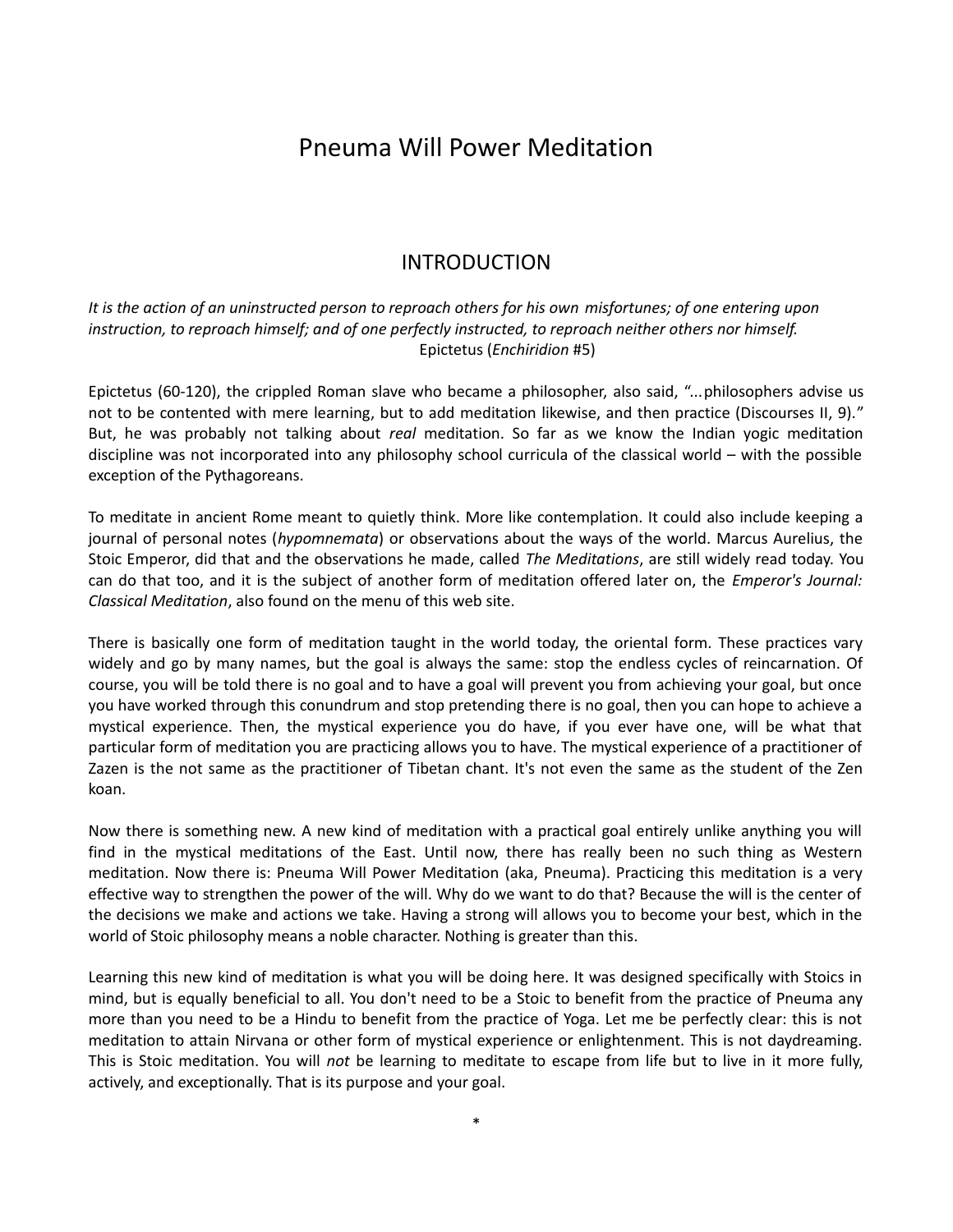I recently spoke to a middle-aged man who practices a form of meditation known as Transcendental Meditation (TM). I was curious to find out about their technique. It costs serious money to practice TM, \$1500 and up for the adult course, which is all I knew about it. I don't know why the TM organization charges so much. Perhaps they do this to weed out the poor, the misers, and the dilettantes. Anyway, this man I spoke to about his experience with TM told me that many years ago he paid a woman TM practitioner \$200 to give him a mantra, a couple of Hindi words, and was then told to focus on this mantra by repeating it over and over while he sat upright in a chair and emptied his mind. That's it. "Two hundred dollars, please."

The magic of mantras, of course, is not in the power of foreign and exotic-sounding words; it's in the *belief* in the power of foreign and exotic-sounding words. Here's an idea: if you need a mantra, something you can really believe in, just use the name of a favorite plant. If you like you can use the Latin botanical name to make it sound special. Try something like *rosa bracteata* (an evergreen climbing rose), say it over and over while you empty your mind of all other thought. Do this sitting upright in a chair, back straight, hands in your lap, and your feet flat on the floor. About twenty minutes should do it. There, I've just saved you hundreds of dollars.

Pneuma is not TM. You won't need a mantra. It's considerably more sophisticated, and it's offered to you for the price of the effort you will make in reading this work. That's enough. I should warn you that it's also considerably more difficult, but then you should expect a Stoic meditation method to have a bit more heft to it. By the way, the fellow who learned TM has since modified his practice considerably. He threw out the mantra and makes no effort to empty his mind, which he considers impossible and a myth. (It's not.) Now, he just sits back in a comfortable chair with his feet up, closes his eyes, and daydreams. His daydreams tend to center around success at work or in romantic fantasies, but he doesn't limit them to any subject. Whatever comes to mind is OK. He does this for twenty minutes twice a day, then gets up and goes on his way.

Frankly, that's daydreaming. Meditation is *not* the same as daydreaming. Anyone who thinks it is simply doesn't understand it. Meditation is work: constructive, disciplined, and purposeful. Again, the Buddhists among will likely disagree with the purposefulness of meditation, but we will have to enter into that debate at another time. If you were hoping to budget a little daydreaming time into your day, take a walk or turn off the TV and stare out the window. If you're tired and need a rest, take a nap. You will not be able to strengthen the will by relaxing in an overstuffed chair for twenty minutes and having a romantic fantasy. Sorry.

\* \*

I've been meditating off and on much of my adult life. While in my twenties, I briefly studied a Hindu technique with the Ananda Marga Yoga Society in Portland. Oregon. I made the mistake of meditating after dinner near bedtime, and I could never stay awake long enough to get anything out of it. When I was 38 years old I got serious about meditation. At the time, I was teaching English in Nishikiwa, Japan, a small fishing village on the Inland Sea in western Honshu, the main island. My practice was motivated by isolation, alienation, and culture shock. To compensate, I meditated every morning at 6 AM when the nearby Buddhist temple bell tolled. I meditated every morning in my nightshirt that autumn and winter, often in temperatures below freezing in the shack where I was living. The cold helped me focus my mind. On nothing.

For many years I deliberately avoided instruction in meditation. I had a profound aversion to becoming a victim of the guru cult phenomenon during the 1960s and 70s, and that aversion carried over to the rest of my life. I read a few things, heard a few things, and adopted the half lotus position I learned from the Ananda Marga Yoga Society. I practiced a kind of meditation that can be summed up in a single sentence: Sit still and stop thinking. With insights from experience based entirely upon that foundation, I gradually became more knowledgeable in my approach.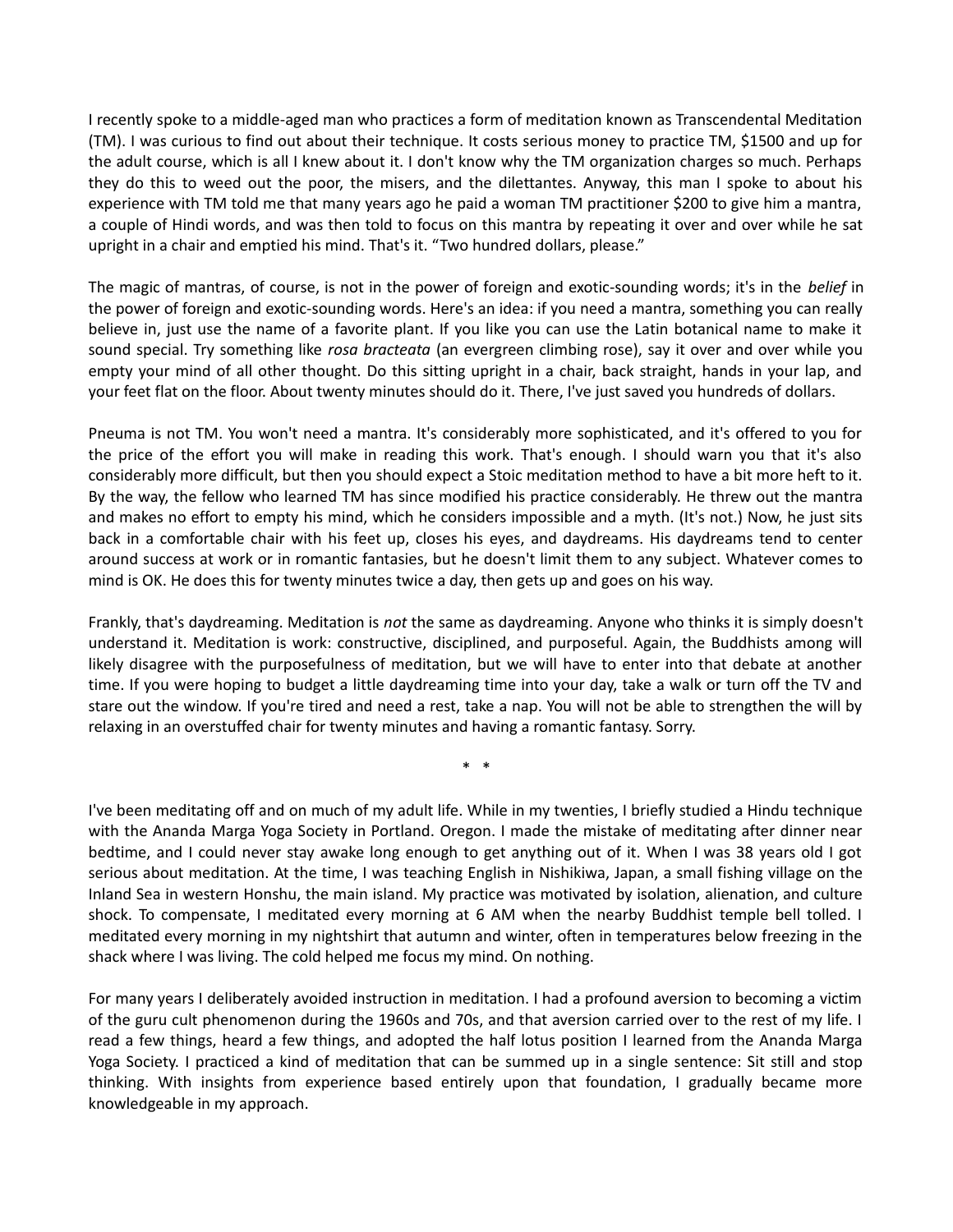It wasn't until I was 60 years old that I subjected myself to extensive formal instruction and practice. The meditation I studied was the Vipassana technique taught at a Theravada Buddhist retreat near Fresno, California. The unofficial name for it was "Meditation Boot Camp." For ten days, about 200 of us lived in absolute silence – no words read, written, or spoken – meditating 11 hours a day.

It was a thoroughly unpleasant experience. When it was over and we were allowed to speak I heard a number of the participants admit it was the hardest thing they had ever done. I did not like the Vipassana meditation method, and I do not agree with the Buddha's Four Noble Truths (beginning with the first one—all is suffering), but what I learned did help strengthen my own commitment to Stoic philosophy and eventually helped me realize how mediation could be used to actually practice what the Stoa teaches.

## Vipassana Meditation

The Epictetus ideal as described in the passage at the beginning of this chapter can be practiced as a meditation method. Frankly, it was only after having read that passage for the umpteenth time that I had an *aha* experience and realized that one and one could equal more than two. What Epictetus said about *one perfectly instructed, to reproach neither others nor himself* is the essence of the Vipassana method. This method can be summed up in a single word, *equanimous*. Perhaps I can best elaborate on that single word by the following excerpt from an essay I wrote about my Vipassana education shortly after boot camp was over and I could put pen to paper.

**[excerpt from Vipassana essay]** Group meditation that afternoon began at 2:00 PM instead of the usual 2:30. Despite only two or three hours sleep last night, I was perfectly awake. I had brief naps at the breakfast and lunch breaks, and I was ready. In his rich operatic baritone, Goenka [head of the worldwide Vipassana movement] started off with a long chant, then began the instruction.

As best I can remember it went something like this: *With a clear and equanimous mind, clear and equanimous mind, equanimous mind, starting at the top of the het [the head], top of the het, starting at the top of the het, at the soft place on your het when you were a baby, move down to the skull, move down to the skull, down the skull, feeling for any sensation, any tingling sensation, any warm or wet sensation, perspiration, wetness or dryness or coolness, pulsing or throbbing, prickling or itching, anything, anything at all, anything at all. If you feel a sensation of dampness or swelling or contracting or extending, if you feel pressure or lightness, a pleasurable sensation or painful sensation, if you feel anything that has no name, don't try to name it, don't try to name it, just be aware, be aware, be aware, be aware, aware and equanimous, aware and equanimous, uniture, uniture uniture.*

I had no idea what *uniture* was, and I must have heard it four or five hundred times before I figured that maybe it was Pali for 'change, arising and passing away'. He continued, *Let your mind move down to your forehead, your forehead, feeling for any sensation, any tingling sensation, any warm or wet sensation, perspiration, wetness or dryness or coolness, pulsing or throbbing, prickling or itching, anything, anything at all, anything at all. If you feel a sensation of dampness or swelling or contracting or extending, if you feel pressure or lightness, a pleasurable sensation or painful sensation, if you feel anything that has no name, don't try to name it, don't try to name it, just be aware, be aware, be aware, be aware, aware and equanimous, aware and equanimous, uniture, uniture uniture.* 

Then he went down to the eyes and nose and upper lip and chin and each part of the rest of the body, "part by part, piece by piece." And after each part and piece of the body he went through the entire litany of possible sensations we could feel. It took 1½ hours to describe what should have taken ten minutes, at most, and about the time he got to the knees I was calculating my exit. It would probably take me about seven hours to get back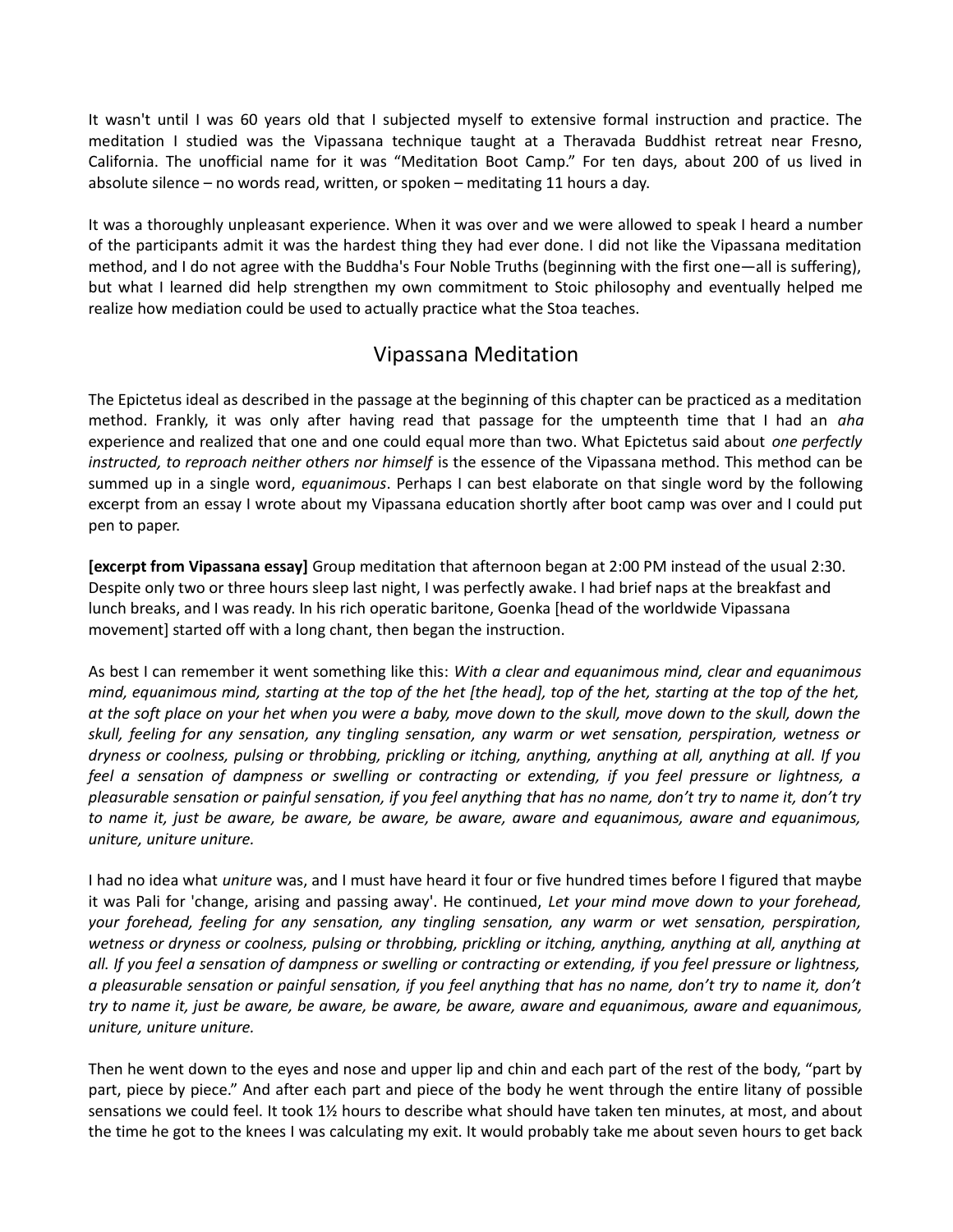to San Diego. It was now 3:30, I could be on the road by 4:00, that would get me to LA by 8:00 or 9:00 and the tail end of the rush hour, so I could be home by 11:00, or a little after. I was ready to stand up and walk out when I remembered: I'd only had a couple of hours sleep last night. This would be suicide. I stayed.

\* \* \*

# Origins of Meditation

Before we go on, let's go back even further. Way back. I want to spend a few minutes back at the beginning of meditation. Usually, when you read about meditation, the author avoids the subject of where meditation comes from, either because he or she doesn't know when and where meditation began, or isn't interested, or both. On the other hand, when I get involved with something I like to go back to the beginning to see how it evolved. That's important to me for some reason, and meditation is no exception. Please be patient. I won't be long.

First, we can speculate that human beings have been meditating in one form or another for many thousands of years, probably since the domestication of fire, about 800,000 years ago. Anyone who has sat before a fireplace or a campfire will recognize the trance-like state that is quickly assumed when looking into a fire. The mind is calmed and the senses are relaxed as we watch the flames dancing before our eyes. The euphoria of that state is similar to the feeling one achieves in meditation. The same is true for the hunter. Tribal people living a hunter-gatherer lifestyle even today become silent and still, in body and mind, in the focus of stalking game.

This form of meditation is what we would call mindfulness. Whether we first "naturally" learned to meditate in front of a cave fire or in stalking game, the association of that experience with religious feeling is first recorded, not surprisingly, in India. My source for this digression is Thomas McEvilley's magnum opus, *The Shape of Ancient Thought* (Allworth Press, 2002, pp. 42-43).

Approximately 3000 years ago in India, at about the same time as the beginnings of the belief in reincarnation, a new spiritual ritual was developed by the *brahman* priests called the "interiorization of the sacrifice." It was believed at the time that there were two paths to the afterlife, the Way of Fire and the Way of Smoke. Fire, the preferred way, represented the Sun and smoke represented the Moon. It appears the distinction of who went one way or the other was based principally on how much was paid to the priests for their performance on the seeker's behalf. Surprise. surprise. In any case, the sacrifice of which we speak was the performance of a complicated and lengthy set of incantations and physical gestures by the priests.

The performance was so complex that while one priest performed the routine another priest, sitting to one side, went over the same ritual simultaneously but silently in his mind. If anything was omitted or done incorrectly by the performing priest the silent priest corrected the "sacrifice" inside. Hence the name, "interiorization of the sacrifice." A bit complicated, I know, but how and where one arrives in the afterlife was serious and expensive business there and then as it is in much of the world today.

Eventually, the performance of this silent part of the ritual in the early Upanisadic communities was taught to especially devout members from the community by the priests. (Let's speed up this digression.) In time, the Way of Fire came to be seen as an interior spark of divinity that existed throughout the whole life of the spiritual seeker (not unlike the spark of divinity Stoics believe we all possess inside). Anyone who properly performed the silent ritual, the interiorization of the sacrifice, was said to gain three times as much credit as he would if he simply paid a priest to do the work. I don't know how they calculated the extra credit.

To follow the Way of the Fire became the Way of the Gods; the Way of the Smoke became the Way of the Fathers. Smoke never went any higher than the moon, which meant that after death the individual would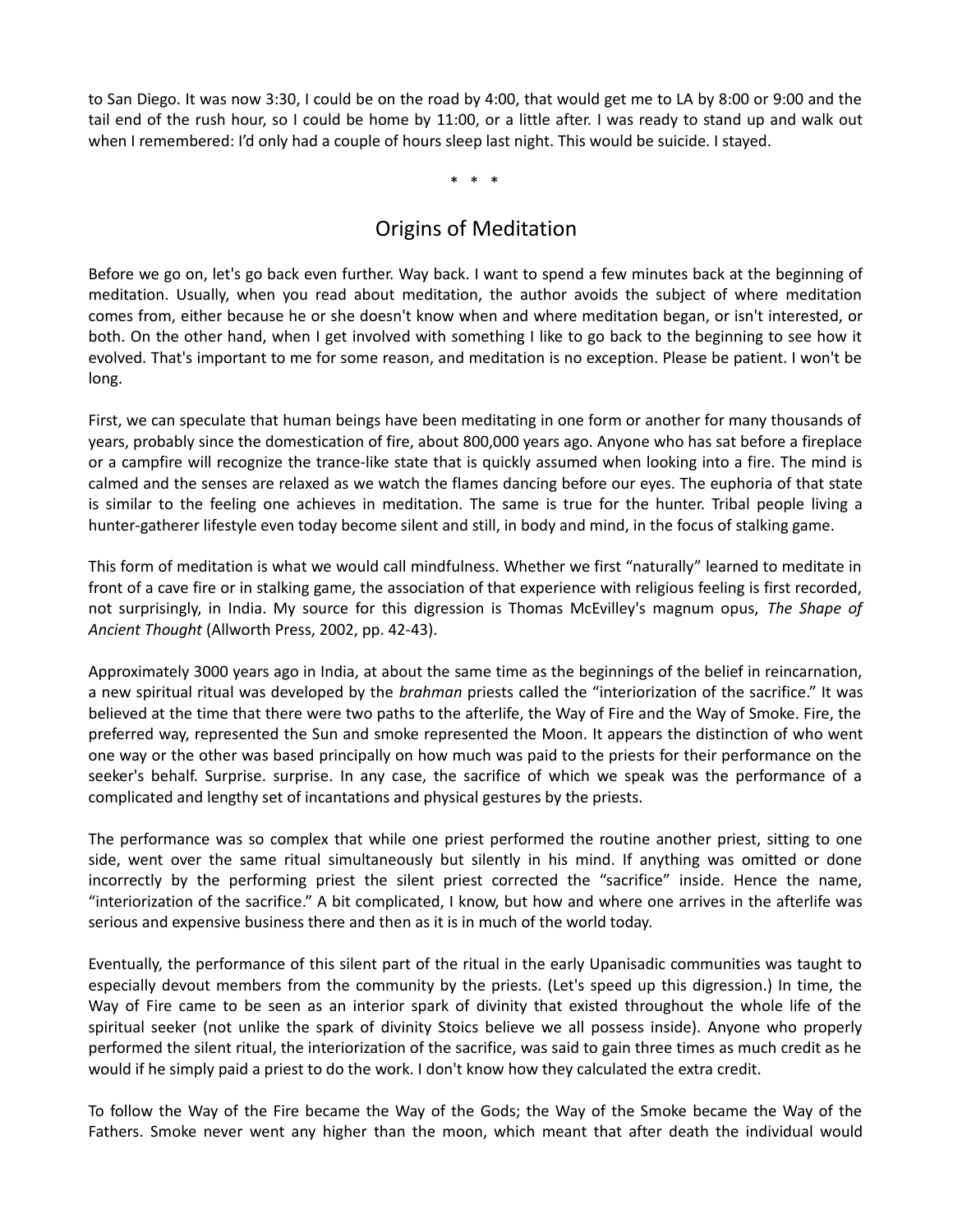return to earth as rain, becoming food that was eaten and transformed into semen, which was ultimately deposited in a womb, and the unfortunate individual of the Way of the Fathers was reborn. That is the how meditation began, and how it became entwined with reincarnation. By uniting the spark of fire or divinity within through silent meditation, the spiritual seeker could unite with the greater fire and enter the Way of the Gods to the sun, never to return, and thus end the cycle of reincarnation.

We're not going to teach or practice any of that. Meditation has evolved, and regardless of how it came to be, it is one of the truly great inventions of humanity. Meditation's value is affirmed by many millions, even billions of people who have voluntarily embraced it for so many millenia. Why? Part of the answer may lie in the physiology of this practice.

## Meditation Physiology

Unfortunately, as of this writing, the study of meditation from the standpoint of physiology is just beginning to become available for two reasons: scientists have only recently become interested in the subject and the activity of brain waves in meditation is a comparatively new technology. Willard Johnson, a professor of Religious Studies at San Diego State University, discusses the earliest studies in this field where much of what meditators have claimed about relaxation and regeneration is confirmed in the laboratory. "...meditation reduces usual levels of bodily activity, like oxygen consumption, heart rate and respiration, as well as the electrical resistance of the skin, an indicator of stress....even after a fairly short time of practicing meditation, a person's central nervous system changes, and that person can better handle stress (*Riding the Blue Ox Home,* Beacon Press, 1982, pp. 152-3)."

#### Brainwaves

At this point, it may be useful to understand something about our brainwaves. Electroencephalograph (EEG) readings of human states of consciousness appear in four different waves, ranging from Beta waves, the tightest, to Delta, the loosest or most relaxed. We go through each of these stages twice a day: when we go to sleep at night and when we awake up in the morning. Here they are:

- Beta: fully active, awake conscious state. A tight wave length pattern.
- Alpha: light and deep levels. Lighter stage associated with relaxation and day dreaming; the deeper level is associated with silence, serenity, and the centered, present consciousness of meditation. Looser wave length.
- Theta: deep meditation and the "twilight" state we all experience every night just before losing waking consciousness and entering Delta. Even looser wave length pattern.
- Delta: deep sleep, with and without dreaming. A loopy wave length pattern.

Notice that as we progress from Beta to Delta the increasingly loosening wave length pattern of each state becomes a true reflection of how we feel – physically relaxed and mentally serene.

Professor Johnson goes on to examine results of the brainwave studies during meditation. As indicated above, the meditator's brain waves were especially pronounced in Alpha and Theta. What was even more interesting is the *synchronization of the right and left hemispheres of the brain*. The brain waves of one who does not meditate shows less activity in the right hemisphere and higher beta activity overall, attributes of tension and nervousness. While meditating, the two hemispheres of the brain come into synchronization, mirroring each in phase and as a harmonious whole. This is becoming seen as having increasing value for overall mental strength and health.

#### Brain Hemispheres

The most primitive part of the brain is right at the top of the spinal cord, and we call it the brain stem. The brain stem supports our most basic and automatic or autonomic life functions, such as breathing, heart rate,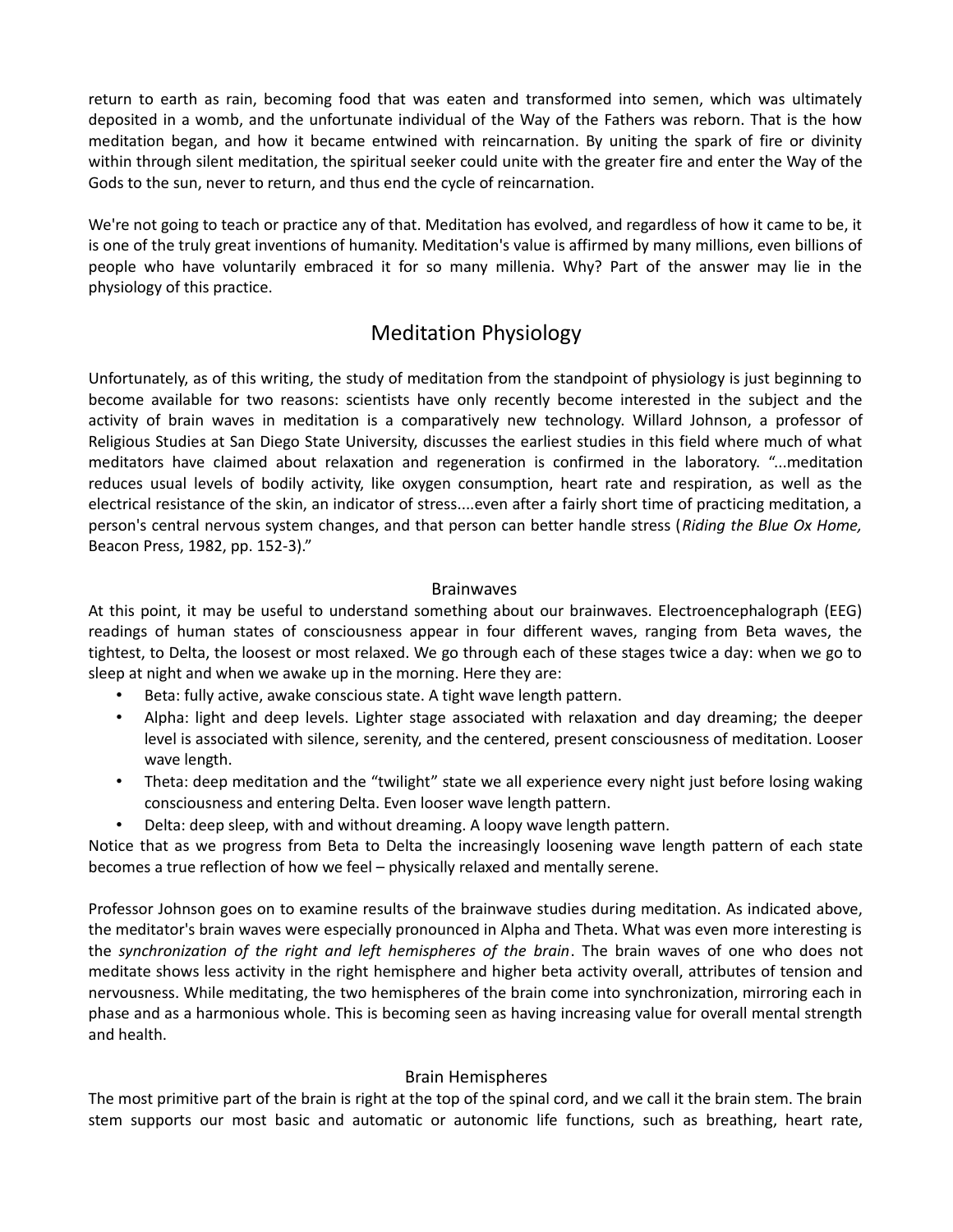digestion, and so on. We don't have to think about these functions, the brain stem does it for us. Above that is the cerebellum controlling coordination, balance and posture. Above that is the limbic system which handles the most primal urges and emotions, such as sexual desire, anger, fear, and hunger. The limbic system is there to assist us in basic survival and self-preservation. Then we get to the cerebrum.

The cerebrum is the outer layer of the brain that makes it look like a big, gray walnut. Its the convoluted gray matter known as the cortex that is the source of conscious thought, sensory perception, voluntary movement and will. This cerebral cortex is divided into two halves, or hemispheres, and each of these hemispheres has different functions. Much of what follows on brain functions has been excerpted from the amazing lecture given February 2008 by Harvard neurobiology scientist, Dr. Jill Bolte Taylor, "A Powerful Stroke of Insight ( [www.ted.com](http://www.ted.com/) )."

The left side of the cerebral cortices is responsible for analytical work such as mathematics, logic, language, word comprehension and speech. Without it we lose our ability to talk, walk, read, write, and remember. It takes details of the past moment, organizes and categorizes from all that we have learned in the past and projects it into the future. The left hemisphere is the voice that says to me, "I am."

The right hemisphere deals with spatial relationships, color, visual reasoning, musical aptitude, and intuitive comprehension and expansion. The right hemisphere is all about the present moment—right here, right now, and all information that comes to the right hemisphere is processed as immediate present. According to Dr. Taylor, "In this moment we are perfect, we are whole, we are beautiful." There is no sense of self; there is no me; there is only the *all*. Between the two hemispheres is the corpus callosum, a thick cable of neural strands connecting the two sides in constant communication.

So much for brain anatomy 101. There's much more, of course, but that's enough to make my point. If we Stoics really live by the motto, *live according to Nature*, then to deny one side of the body or the other is to deny the intelligence that created us. Would a right-handed person show contempt for his left hand by cutting it off or tying it up so that it was immobile? Of course not. It is equally as ridiculous to do that injustice to either side of the brain. Just because we value reason is no reason to ignore, and thereby cut off, the wisdom and support the right brain was created to give.

#### The Paradox

Quieting the chatter of the left brain in meditation strengthens the will; immersion in the silent present of the right brain strengthens our appreciation of all life. Increasing the synchronization of both hemispheres is the work we are doing. It's hard work, but it does have its rewards, and it makes us stronger by knowing what is going on inside our heads and having the ability to calmly direct that activity. We are what we think—and what we don't think. If our thoughts are dark and turbulent, that becomes our character; if they are bright and wellmeaning, then that is the character we form. Meditation makes it possible for us to choose which manner of being we are, and thereby will become. We *become* the internal thoughts that direct our being, our character, and we are better able to understand those thoughts, and thereby guide them, by the strength of will and mind developed in meditation.

#### *The act of meditation is the act of letting go*

So, how do we meditate, exactly? Here's the paradox. *We strengthen by letting go*. When you let go of the activity of the left cerebral hemisphere, you are letting go of your habitual dependence upon the constant analysis and verbalization that makes up the story of your life. You are letting go of the past and the future and existing solely in present consciousness. As Marcus Aurelius said in his *Meditations* (Book 3.10): "Throw away everything but this: everyone lives only in this present time, which is an indivisible point, and all the rest of that life is either in the past or in the future." We do only live in the present time, but we don't know it because the mind is so busy racing backwards and forwards and everywhere but in that present. That's why it appears to be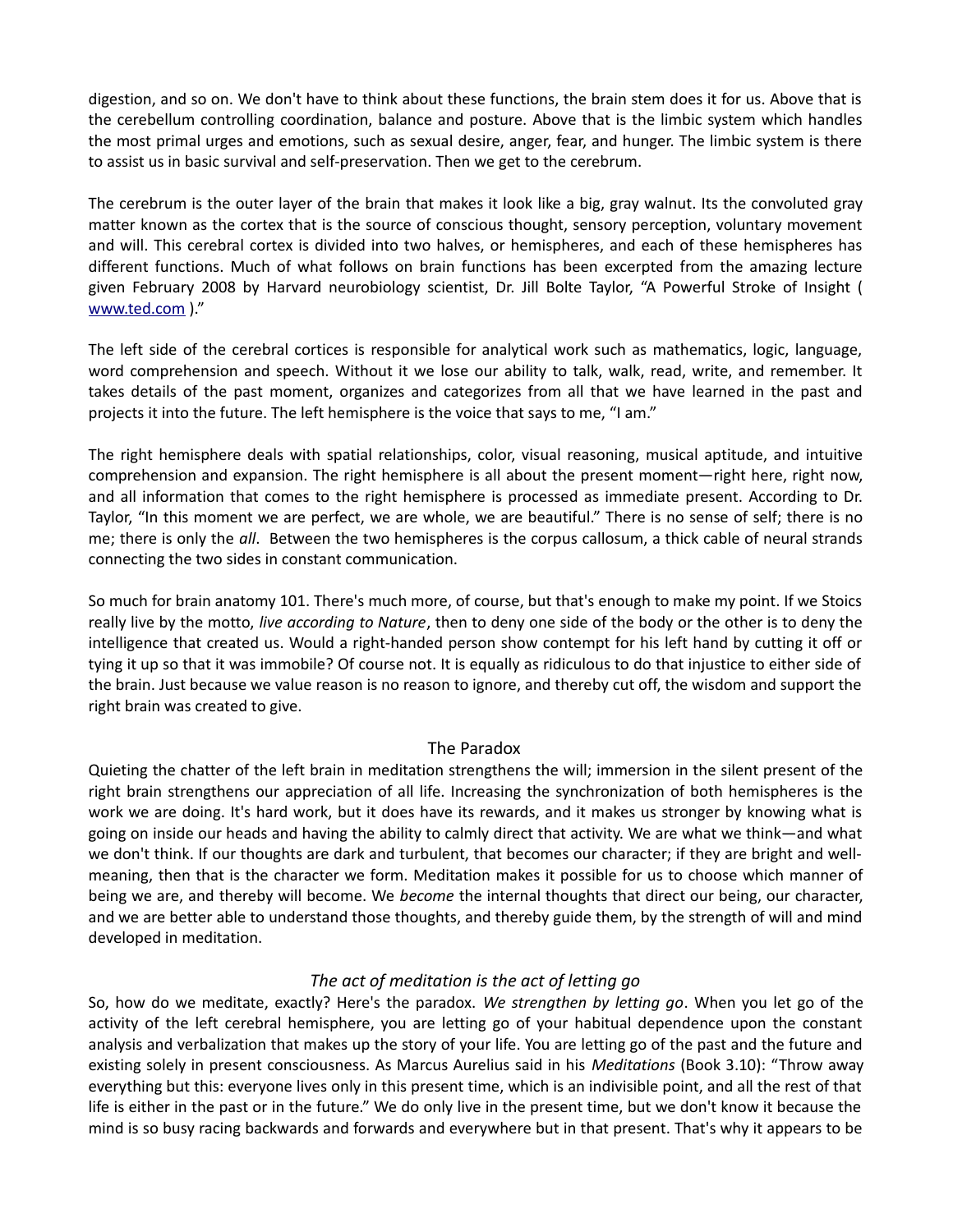an indivisible point. It isn't, actually, as you will experience in meditation when you let go of all that mental racing about and enter the indivisible point, the present instant of existence.

#### *The act of meditation is not doing*

Meditation is not only letting go, it's not doing. For those who are obsessed with busy-ness, constant action and goal-oriented behavior, letting go and not doing can be downright painful, if not impossible. Unfortunately, like it or not, if this describes you, then you need meditation as much or more than the rest of us. For those who are in a constant state of doing, which describes most of us, the very edifice of civilization is built upon all this doing. Doing is rewarded; not doing is scorned. We are constantly urged to keep busy, do more, increase output. The reward system we all live by, both financially and socially, only praises the doers even as it ridicules those who are not doing, or not doing enough. The only time the enforcers of busy-ness will allow not-doing is for sleep, and even that is suspect if you do more of it than what they consider right and proper. "You sleep eight hours a day? My God! I only sleep four or five, tops." Which one was just scorned? The lazy slob who confessed to sleeping eight hours a day. Too much not doing.

Until you actually experience the benefits of the meditation paradox of strengthening the mind, and will by letting go and not doing, you will have to just approach this activity with an open mind. I would ask you to just trust me, but I've learned to never trust people who say that. So, just try it and see for yourself.

\* \*

## Pneuma Meditation

#### **The Chrysippus Argument**

*We live and breathe by the same thing; we breathe by means of pneuma; therefore we live by pneuma; but that by which we live is soul. Therefore the soul is pneuma.[1](#page-7-0)*

I would like to draw your attention to the miracle of breathing. The ancients, both East and West, were so impressed with breathing and the air that we breathe, they gave it a special honorific and made it divine. In the East, the Hindus called it *prana*; in the West, the Stoics called it *pneuma*. Beyond the obvious observation that without oxygen we all die within minutes there is much more that can be said. The reason most of us don't give it the profound respect it deserves is because it is so common. That's why diamonds are more highly valued than cut glass—even though most of us can't tell the difference. Rarity. However, if oxygen were suddenly taken away from us, all the diamonds of the world would be worthless by comparison. So let's take a moment to think about just how wonderful breathing really is.

Oxygen is the most abundant element by mass in the earth's crust, the third most abundant element in the universe, and is nearly 21% of the volume of air in our atmosphere. Common. In nature, free oxygen is produced by the splitting of water during photosynthesis, plant life absorbing sunlight for food. Green algae and certain bacteria in marine environments account for 70% of the oxygen and the rest is produced by the exhalation of the plants around us. We are not breathing some abstract chemical formula isolated and organized into a so-called table of elements; we are breathing *the living breath of Nature*.

<span id="page-7-0"></span><sup>1</sup>Josiah Gould, *The Philosophy of Chrysippus* (SUNY, 1970), p. 102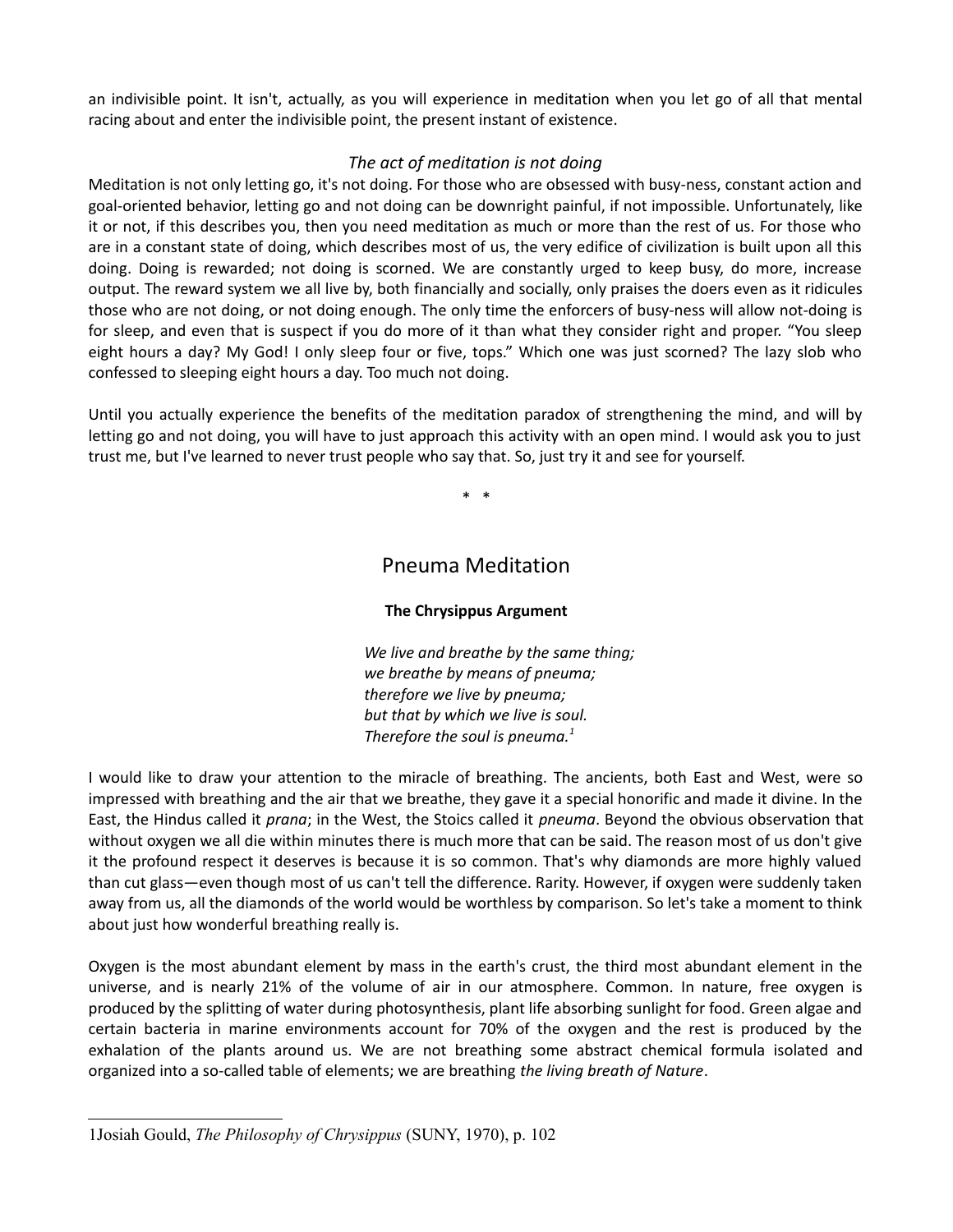For the ancient Stoics, *pneuma* is a First Principle matter: God, the Whole, the Logos, the One. It holds the same place in the Stoic cosmos that *prana* holds for the Hindu. According to McEvilley, in virtually all aspects *prana* and *pneuma* are "remarkably parallel." *Prana*, the breath of the cosmic being, *brahman,* is usually air but sometimes fire, and is "...the substrate from which forms arise and into which they return....the inner cohesive force running through all phenomenon and holding them together (*The Shape of Ancient Thought*, pp. 543-6)."

\*

John Rist points out in *The Stoics* that, "The wise man feels pleasures and pains; what he does not feel are those pleasures and pains which are mistaken judgments (California, 1978, p. 52)." This is important, so let me repeat it for emphasis: "The wise man does not feel those pleasures and pains...which are mistaken judgments." According to Margaret Graver in *Stoicism and Emotion*, "... a single mental event, such as the recognition of a threat, is analyzable on two different levels, a physiological level, as investigated by the neuroscientist, and an intentional level as investigated by the cognitive psychologist (Chicago, 2007, p. 16)." *Intentional level* can be scholar-speak for the belief system, regardless of your philosophy, that explains and guides an emotion in contrast to the purely physiological response. In short, human emotions have two parts: the physiological activity of the brain and the belief system of the mind. Aristotle was the first to note this difference, but it was the Stoics who first developed this understanding. And what are the beliefs of the mind? The judgments.

*To God all things are fair and just, whereas humans have supposed that some things are unjust, other things just.* Heraclitus (c. 500 BCE) T.M. Robinson, *Heraclitus Fragments* (Toronto, 1999), #102

*All our pains hang on opinions...Opinion is what we are sad for. Each of us is as wretched as he believes.*  Seneca, *Letters from a Stoic* (Penguin, 1977), 78.13

*There is nothing either good or bad, but thinking makes it so.* Wm. Shakespeare, *Hamlet*, II, ii, 259

*The mind is its own place, and in itself Can make a heav'n of hell, a hell of heav'n.* Milton (*Paradise Lost*, l. 253)

The key to Pneuma Will Power Meditation, then, rests in the two parts of emotion discussed above, which is an illustration of the dichotomy or polarity of mind and body. In Pneuma, the physiological reaction of fear, anxiety, grief, et cetera, can be viewed dispassionately by the belief system of the mind, because as a Stoic I understand what is in my power and what is not in my power. I know, for example, that the certainty of death is not in my power; mortality is a condition of being born and living in the familiar world of people, places, and things; and that all things are in a constant state of flux; all things arise, live for awhile, then pass away.

Knowing this, I can observe the body and with kindness and understanding can know that just as all things arise and pass away, so too will the grief that now possesses me. This is true in all things great and small. This polarity between my mind and body is also present when the mind observes the itch on my left shoulder, the ache in my right knee, and the whole host of emotions guided by the limbic system and the physical brain. The mind in Pneuma observes with *equanimity* these itches and emotions as they arise, stay awhile, then pass away. *Remain equanimous*. Aum.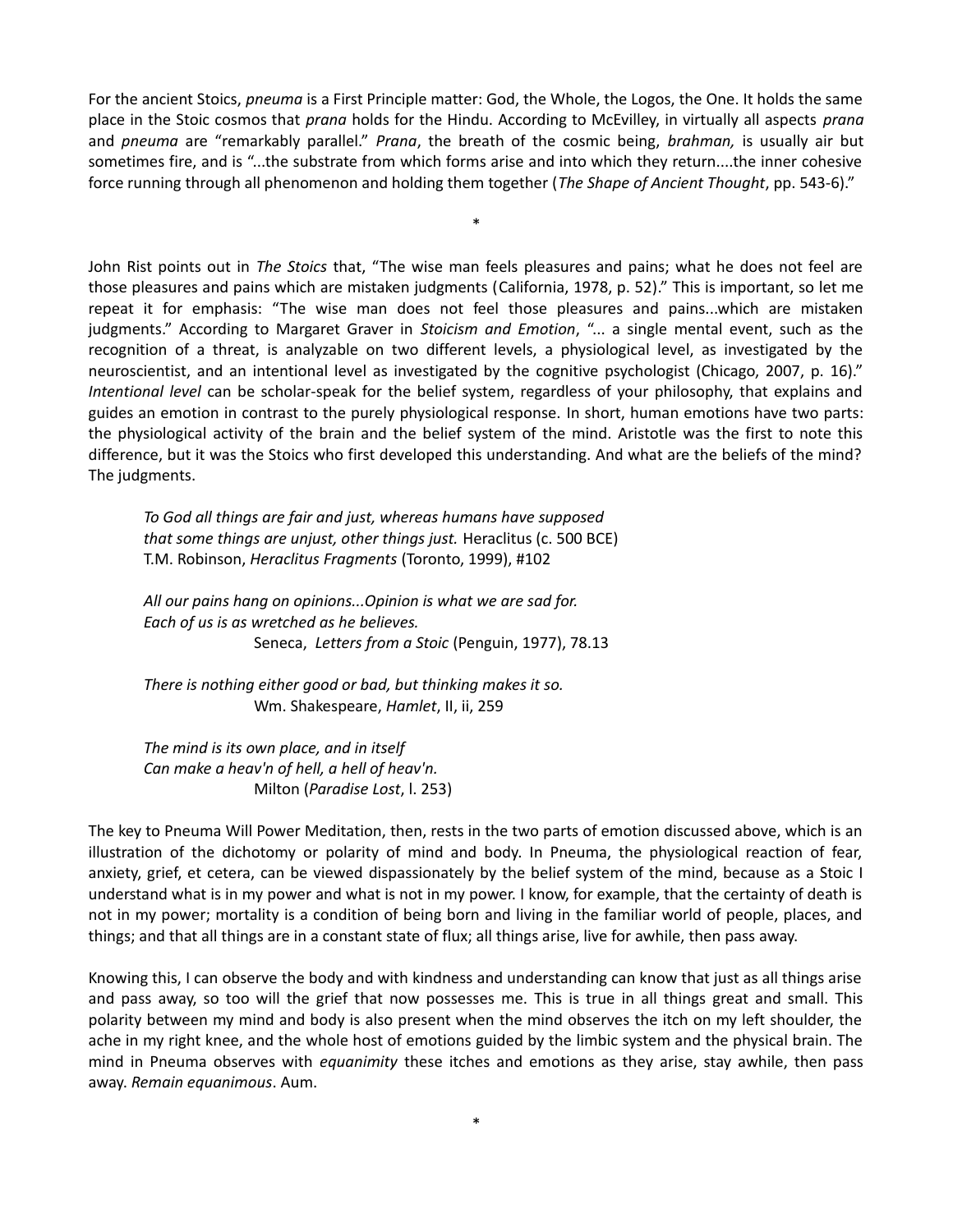Being Dispassionate. During meditation, there will inevitably be opportunities to practice detachment. These will come from two sources: internal and external, from the mind and the body. Unbidden thoughts will come into the mind and numerous bodily impressions will come from outside of the mind. Each type, indeed all sources, must be accepted with equanimity, a calm detachment, with neither desire nor avoidance, watching them arise, stay for awhile, then letting them pass away. This is not easy and requires practice – as much in meditation as in your interaction with the rest of the world. One remains motionless in meditation. *Resolve* not to move your hands or feet, then mentally prepare yourself for many challenges to that resolution.

#### Monkey Mind

You may have heard the expression, "monkey mind," when someone is describing the difficulty of emptying the mind of thoughts. As you know, or may have guessed, it's an Asian expression made by those who grew up in cultures where monkeys ran wild and were never far away. The antics of these animals, constantly chattering and poking into things like a misbehaving three-year-old, is readily identifiable when their living example is always nearby. But in most Occidental cultures we only see monkeys in zoos and on nature shows, and the expression may be less likely to be apt and bring a smile.

There's another reason why that expression is not entirely appropriate for the Westerner, and this is really the main reason why I don't like it. I have a lot of respect for the mind, and calling it a monkey mind is both negative and demeaning. Not that I have anything against monkeys or their minds, but just because the mind is flooded with thought, even when you would rather not be thinking, does not make it any less amazing. Calling it a monkey mind is just a put-down of the left cerebral hemisphere and its constant analyzing, categorizing, and rationalizing everyone and everything, including itself. That's what it does, because that's what it's *supposed* to do, and it's very good at it.

I've also heard meditation gurus say we are all quite mad. If you stop and actually make a note of the activity of the brain, you might be inclined to agree. Thoughts that come into the mind while meditating may follow a chronology something like this: "My nose itches. It's cold in here; I'm going to stop eating fried eggs for breakfast. The acid. Coffee's OK. I need to wash the car today. Fred's really pissing me off. How come he.... It might rain. The cat box, I can smell it all the way in here. I have to remember to.... Is that the paper? I have to stop these thoughts. I wonder how long I've been sitting here?"

Probably less than a minute.

That's what the left brain does and how it dominates our life, but that's not a bad thing. There's no reason to question your sanity or call it names just because it's in a constant state of motion. We put it into such a state because life requires it to be constantly alert and ready to be assigned to any task at any second. We can be thankful for that, but while we are in meditation we must give the left brain a rest and give the right brain its due.

#### The Itch

So, are you allowed to scratch when some part of your body itches in meditation? Under more normal circumstances we can go for hours without itching or scratching, at least we think we do, because the activity of itch/scratch, itch/scratch goes on without our conscious awareness. In meditation we quickly become aware of the itches of life like never before. As soon as we sit still, body parts seem to have just been waiting for this moment to send a message to your brain that it wants attention. And the brain, not having anything else to think about suddenly finds itching and scratching really interesting and important.

Itches come in all sizes from little to big and from mild to urgent! Consider these different sizes the level of your challenge or test. The little ones are fairly easy to ignore and go away in a few seconds. In degrees of difficulty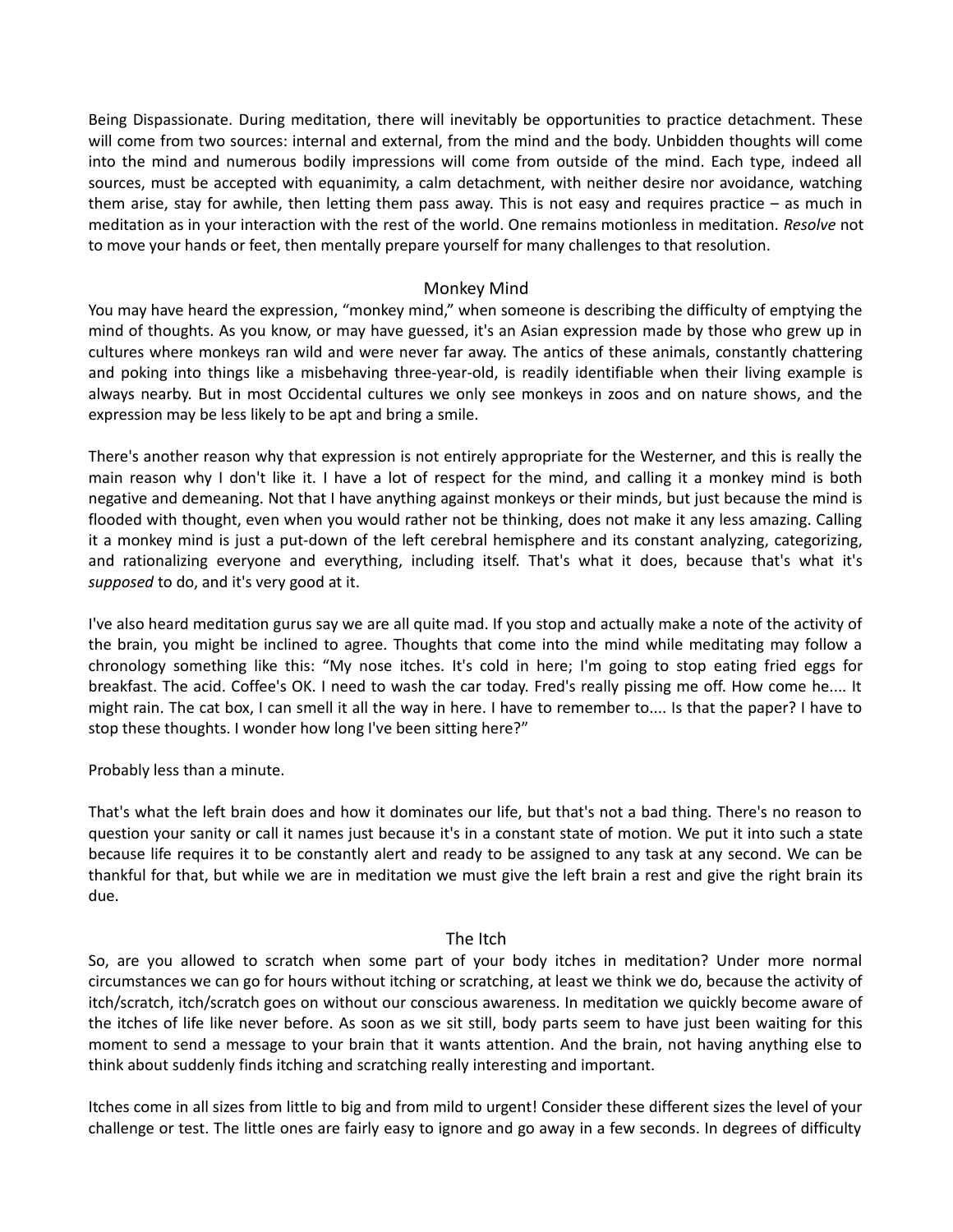they are like addition and subtraction problems in math. Then the problems get a little harder: multiplication and division, fractions and percentages, moving on to algebra and geometry, followed by calculus, the big and ferocious itch that drains all your resources and never seems to go away. So, what do you do?

Well, scratch of course. At the beginning of your meditation practice, scratch the big ones, maybe even the middle-sized ones. Don't worry about it, you can handle the little ones. So, how exactly do you *handle* them? It's the same for one as for all, big and small. See them for what they are: matters of indifference: remain dispassionate. Don't get mad; don't get frightened. Frightened? Yes, having an itch that won't go away can transform the emotion of anger into anxiety or fear that it will never go away. Once that fear sets in you're one step away from giving up and giving in. Not just to scratching the itch but to giving up meditation practice altogether. "To Hell with it! I hate it!" And so on. Persevere, remain calm, and eventually you will not need to scratch at all.

Can there be any remaining doubt about the value of meditation? Meditation strengthens the mind and will in the same way athletic games and exercises strengthen the body, and both are the ideal preparation for combat. When a soldier goes into the Army, he's toughened up for combat by pushups, situps, running with heavy boots on his feet and a pack on his back. Meditation does exactly the same for the mind and will power, and both prepare the individual for the combat of life – in the marketplace, at home, at school, on the job with a difficult boss, obnoxious coworkers, noisy neighbors, an alcoholic mother, a juvenile delinquent son, sickness, pain, and the list goes on and on.

How does meditation help with all this? It makes you strong, but in a way that's very different from lifting heavy weights. It makes you stronger when difficulties, great and small, come your way. And come they will. While meditating you will be aware of the itches, the barking dog, the cold in the room, the car door that slams again and again, the skunk walking through the back yard, the crying baby, the garbage truck lifting and dumping your trash can. All of these sensory impressions plus the many thoughts that come to your mind with or without these impressions, all of them are what they are: matters of indifference, really. Remain equanimous.

It's important to remember that remaining equanimous is not the same as repression. Repression is stopping the mind from thinking about whatever it is that annoys you. What you do in meditation is exactly the opposite. It's acceptance, not rejection, not repression. You are accepting an irritant, either external or internal, either desired or disturbing, accepting it for what it is, neither good nor bad, but indifferent. If you can do that for a half hour in meditation, you will be more mentally prepared for all the ups and downs the rest of your day.

With this new strength of will, suddenly you realize that you can choose your reactions to events, you can choose the thoughts that create the judgment of an impression. And, if you can choose your judgments, and if you know what matters are good, what are bad, and what are indifferent, then you can know the serenity of the sage. Even if you can only manage this serenity during meditation, however long it is, at least you will know what it is to be a sage for that period of time. And to know that feeling will inspire you to want to know it all day every day.

\* \* \*

#### In Summation

*It is the action of an uninstructed person to reproach others for his own misfortunes; of one entering upon instruction, to reproach himself; and of one perfectly instructed, to reproach neither others nor himself.* Epictetus *Enchiridion* #5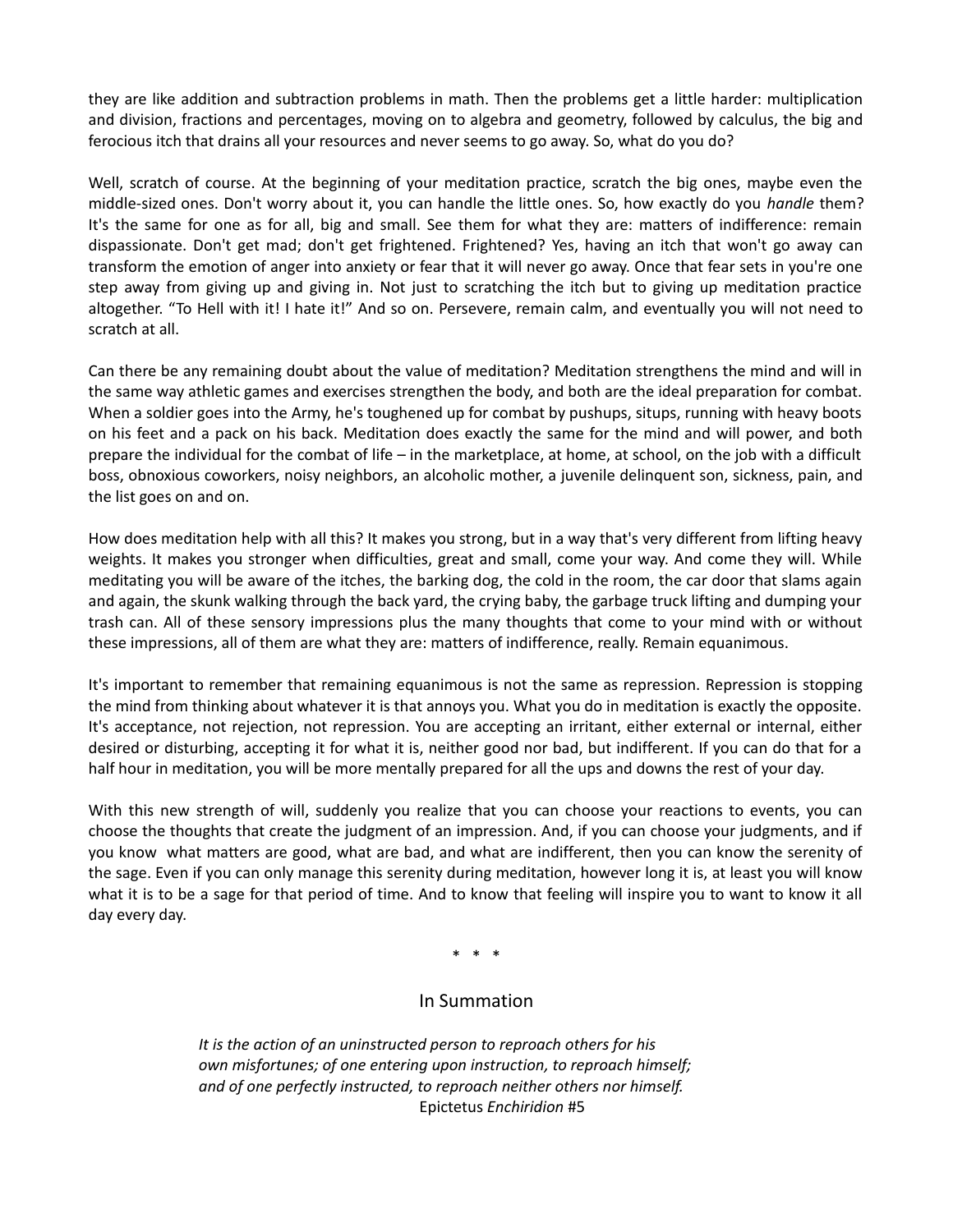How this idea applies to meditation is this: one who is perfectly instructed reproaches neither others nor himself, which includes being tolerant of the wandering mind, the itches and aches, and the emotions that come your way. This is being "perfectly instructed." The physical itches and tickles, aches and pains are viewed dispassionately. This feeling of fear in my gut or grief in my heart is neither good nor bad; it just is. It was born, it will live for awhile, and it will pass away. We can gradually achieve great skill in the art of living.

Appearances to the mind elicit responses in the mind. These may initially be emotional responses before the ruling faculty has had time to pass judgment on them. The judgments of the mind are based upon our beliefs about the appearance of the information coming into our mind. Pneuma is meditation not to escape reality, the mystic's impulse, but to enter into it more fully, taking charge of your life and increasing your ability to do so.

Pneuma Meditation fully engages the meditation paradox of strengthening the mind and will by letting go and not doing. Our practice is the perfect instruction of which Epictetus speaks when the judgment of the mind is one of equanimity, observing calmly and without reproach as all the stuff of life arises, lives for awhile, and then passes away. This is how we practice. Of course, some days we wake up full of piss and vinegar or joie de vivre, and some days we wake up tired and world weary. That's normal. We can't expect every meditation session to be the same. Some will be better than others. That is also normal.

\* \*

# Strengthening the Will

*The key factor separating geniuses from the merely accomplished is not a divine spark. It's not I.Q., a generally bad predictor of success, even in realms like chess. Instead, it's deliberate practice. Top performers spend more hours (many more hours) rigorously practicing their craft.[2](#page-11-0)*

#### The Four Ways

- 1. **The Discipline**. Just doing it, again and again, day after day, requires considerable discipline and perseverance through the ups and downs of any training.
- 2. **The Mind**. Letting go of thought and becoming Master of the Internal Dialogue.
- 3. **The Body**. Tickles and itches, hot and cold, aches and pains, and sagging.
- 4. **The Emotions**. Observing feelings and emotions in your heart and gut.

## 1. The Discipline

#### *We are a school of philosophy, not a school of fish*

The recommendations that I make here are to be thought of as suggestions, not as commands. When and where should you plan on doing your meditation? I recommend first thing in the morning before breakfast (when you *break your fast*), because you are more likely to be alert and rested, even as the mind is less active for not having eaten for 10-12 hours. Select a room and place in that room where you feel comfortable. You can think of this as your sacred space or your laboratory, whichever notion most appeals to you. You won't be making a lot of noise, so you are not likely to disturb anyone else in the house. If possible, go off somewhere

<span id="page-11-0"></span><sup>2 &</sup>quot;Genius: The Modern View" by David Brooks, Op-Ed Columnist, *NY Times*, May 1, 2009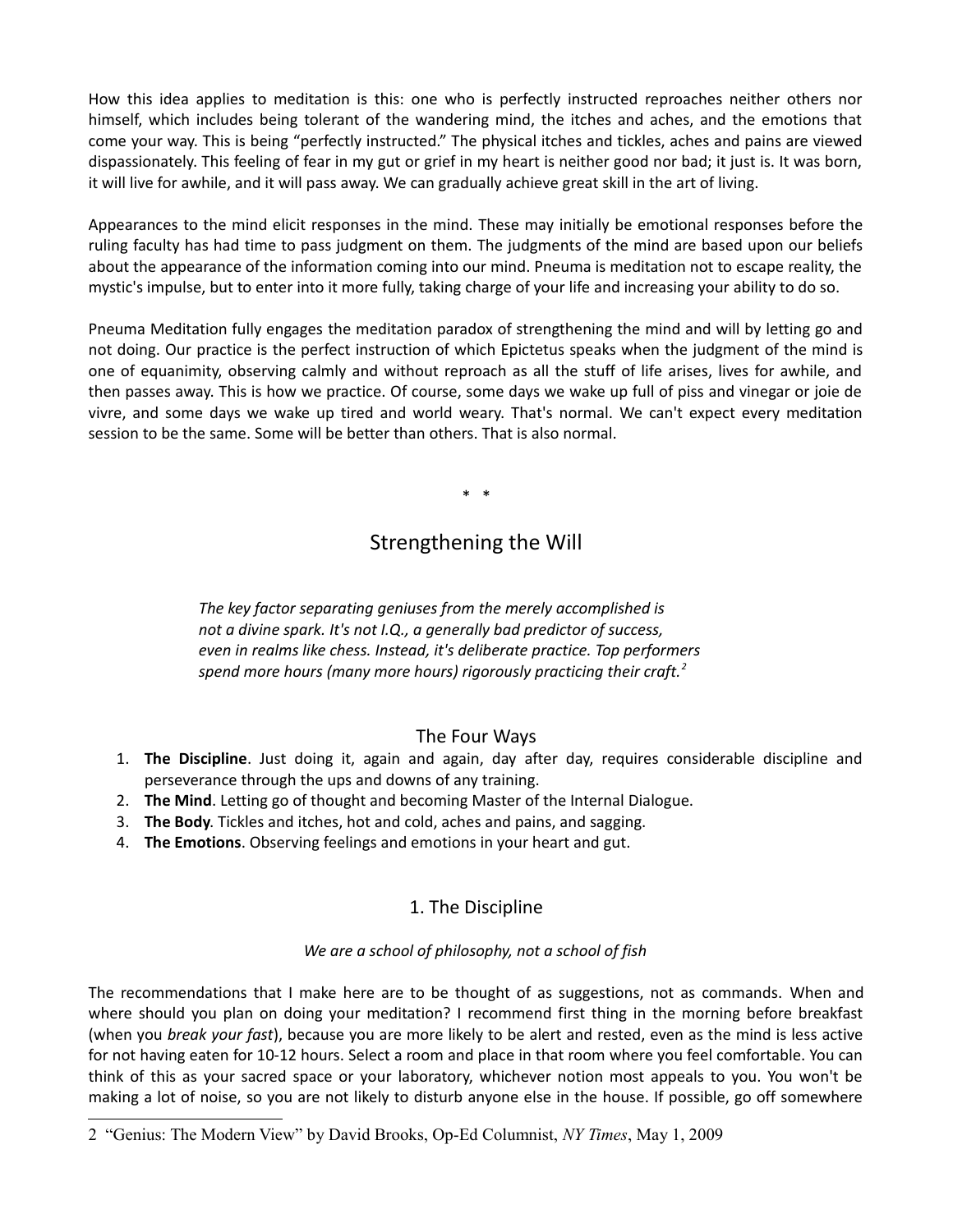you can be alone, which admittedly may be difficult in a crowded house. That's OK. There is no reason why you can't practice anywhere, even with your spouse sleeping three feet away. You'll find your space if you look and feel for it. Use earplugs if needed.

In preparing your meditation space choose an environment, furnishings, and implements that are meaningful to you. Think of it as an art form. Get a meditation cushion. You don't absolutely need a cushion. I meditated for years without one, but it is best for overall support. If you are in a hurry to get started in your practice and don't want to wait for a real meditation cushion, you can substitute with a couple of throw pillows. As of this writing a real meditation cushion, called a *kapok zafu*, retails for about \$50, sometimes less, and can be purchased from numerous websites on the Internet. They are also available from brick and mortar stores that specialize in Asian

aesthetic and spiritual accessories. You will be sitting on only the first half, maybe 1/3rd of the cushion. Using the whole cushion makes sitting erect *more* difficult.

The Seating positions. The three most common positions are the Burmese, half-lotus, and full-lotus. I find the Burmese sitting position is best for young and old, for learners and for the experienced meditator (see photo on second page). It is comfortable, balanced, centered, and supports meditation for long periods of time without strain. The half lotus is also good. The full lotus is good if you are young and naturally very flexible. Otherwise, it is of dubious value. Try it and see.

One thing you may notice is that the discomfort of the full-lotus does tend to focus the mind. I've done all three positions for extended periods of time and prefer the Burmese position. Sitting in a chair or on a stool is also acceptable for those with physical or environmental difficulties. (Don't forget to sit with your back straight.) Simply sitting cross-legged is *not* recommended in that it tends to pitch you to one side or the other, not centered, not balanced, and quickly becomes uncomfortable.

Positioning your hands is as important as positioning your feet, but you will have to decide what is best for you. The most common positions are with hands in front of you, one on top of the other, placed in your lap, palms up, with thumbs touching. Another is with arms extended out to the area above the knees, palms up and thumbs touching the tip of the index finger. I have never seen a meditation position with palms down, but I have done it and find it to be very comfortable. I think it's a psychological hurdle for some who believe that with the palms up they are being more receptive to the divine. As a Stoic, I believe the divine is as present inside as it is outside and having my palms down resting on my legs just above the knee in no way excludes me from fully realizing the benefit of my meditation practice.

While meditating place the tip of your tongue behind your front teeth at the juncture between your teeth and the roof of your mouth. Begin focusing on your breath as your breathe through your nose with your mouth closed. Count silently backward from 10 to 0. Like this: Inhale—exhale, ten. Inhale—exhale, nine. Inhale exhale, eight. And so on. Slowly, easily, silently. The goal here is to have an empty mind for a minimum of these first eleven breaths. That is your first goal and expectation. With that achievement you will be a meditator. Do not expect it to happen the first, or even the tenth time. It takes practice. When you reach zero, stop counting but continue to focus on you breath. Inhale, exhale. Your eyes can gently close down now, not completely closed, almost closed, just slits through which you should be able to dimly see the outline of your knees in front of you.

Counting down to zero is an introduction in your meditation to what comes before the number one. The nothing before existence is where you go in meditation. How does existence come from nothing? The same way one comes into being from zero – a deliberate act of consciousness. But this is the cosmology of physics; let's go back to meditation. After a time, you may or may not want to continue the countdown before you begin to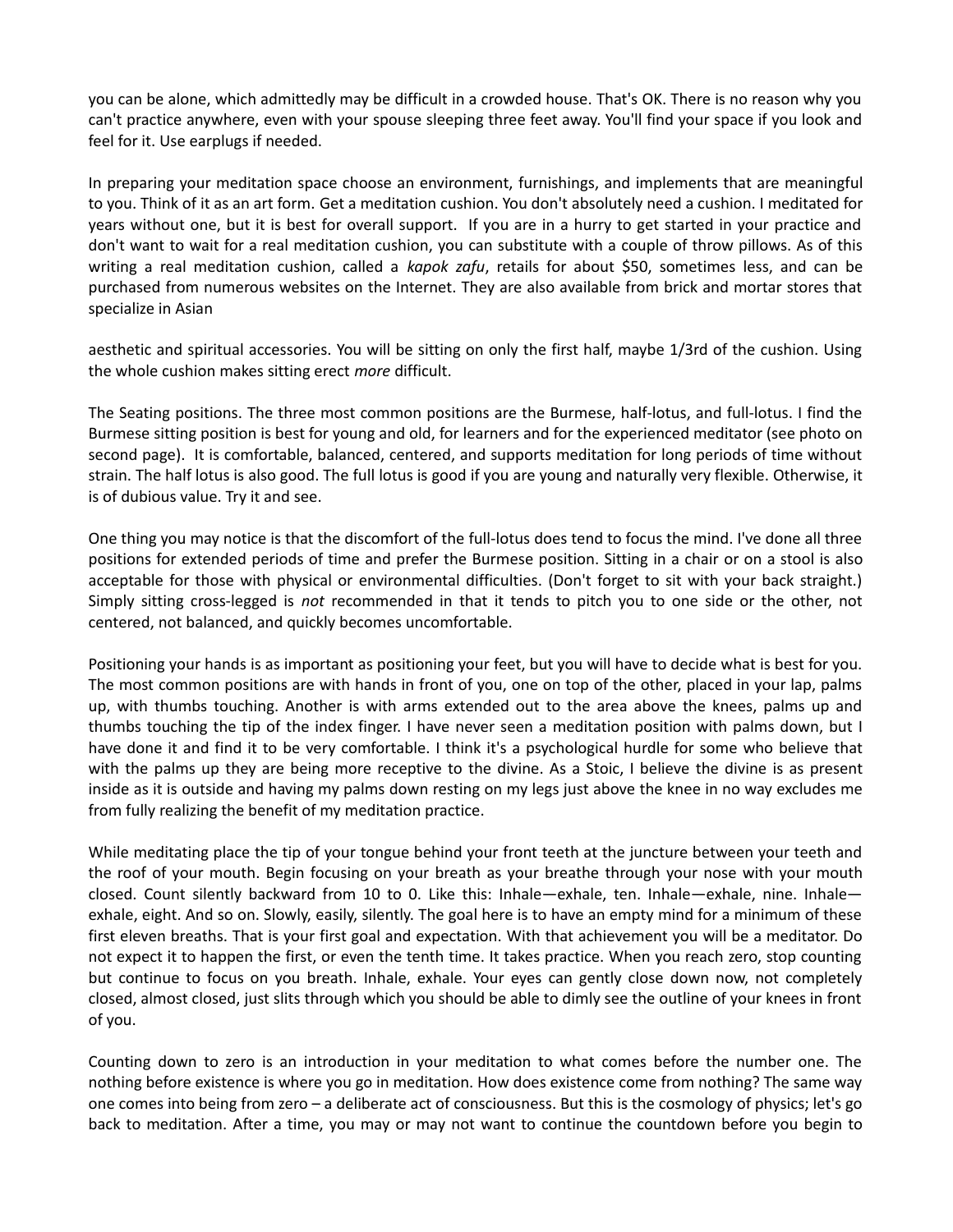meditate. Other details like that will change in your practice as you become more comfortable with the experience of meditation. You know your body and yourself better than I do. Listen to what it is telling you. We are a school of philosophy, not a school of fish.

Unless you are meditating with another person or persons, it's best to be alone in a quiet room or outside in Nature, preferably without external distractions such as ringing cell phones TVs, radios, leaf blowers, power lawn mowers, bouncing basketballs, low-flying helicopters, jumping skateboards, motorcycles without mufflers, and car alarms. This is a tall order if you live in a city, of course, but do what you can. In time, you will be less annoyed by such distractions, but at first it's better not to be inundated by them.

If it's impossible to eliminate the cacophony of noise pollution so prevalent in our cities today, use earplugs. The best way to avoid the noise is to meditate early, very early in the morning. The novice is also likely to feel more comfortable, less self-conscious about meditating if the rest of his world is still asleep. If you've never done anything like this before it may seem a little odd, even weird. Think of it as a scientific experiment.

How long do you need to meditate? Individual needs vary. I recommend a minimum of 15-20 minutes, to start, and a maximum of one hour. Some days you will want to meditate longer, just as some days your meditation will be more meaningful than others. That's natural. Do not be concerned when you have a bad day, poor focus, everything itches, falling asleep, constant chatter in the mind. Even great athletes, artists, surgeons, and performers have an off day. The more skilled you become the less you will have them. When you have a really great day in deep meditation you are likely to wonder how that happened. Don't obsess over either good days or bad days. They come and go. There's seldom an obvious, rational, cause and effect reason for them.

Meditation strengthens the will in the same way we strengthen the body—gradually getting stronger, day by day. Wishful thinking doesn't do it. Work does. You will *not* be given a mantra, but you will have a point of focus throughout your exercise, your breath. The mind needs something to focus on while meditating, and by focusing on a single thing in the front of the mind, such as your breathing, the rest of the mind is freed from its effort and becomes quiet, calm. Every time you calmly resist the urge to scratch, every time you stop a thought in its tracks and return to focusing on your breath you get stronger and come one step closer to mastery.

How often do you need to meditate to benefit from this practice? This is not a one-answer-fits-all situation here. A Theravada Buddhist would recommend a minimum of two hours a day, one hour in the morning and another hour in the evening. More, when you can squeeze it in. That's not realistic for most of us. You do not need to meditate every day for the rest of your life. Try it for a half hour to an hour in the morning just after arising for three months, six months, or as long as you need the practice. Some mornings you won't be able to meditate. You may be sick, overslept your alarm, or your mother may be visiting and is using the spare bedroom where you normally meditate. No problem. If you need to take time off, don't worry about it. Come back when you're ready. You can and will benefit from your practice every time you meditate. *Just do it!*

#### 2. The Mind

Stopping the Internal Chatter. Every time you stop the chatter inside your head and return to the silence within, even for a minute, you have exercised an act of will, and you become stronger.

#### *Who am I talking to when I talk to myself? And, who is it that is doing the talking when I tell my self to stop talking to my self?*

The brain is a very busy organ, constantly at work on matters great and small, usually small. The conscious mind, even without deciding to do so, will grab onto any thought that comes its way. We are so accustomed to this verbal activity, the internal chatter, coming unbidden to the mind that we usually aren't even aware the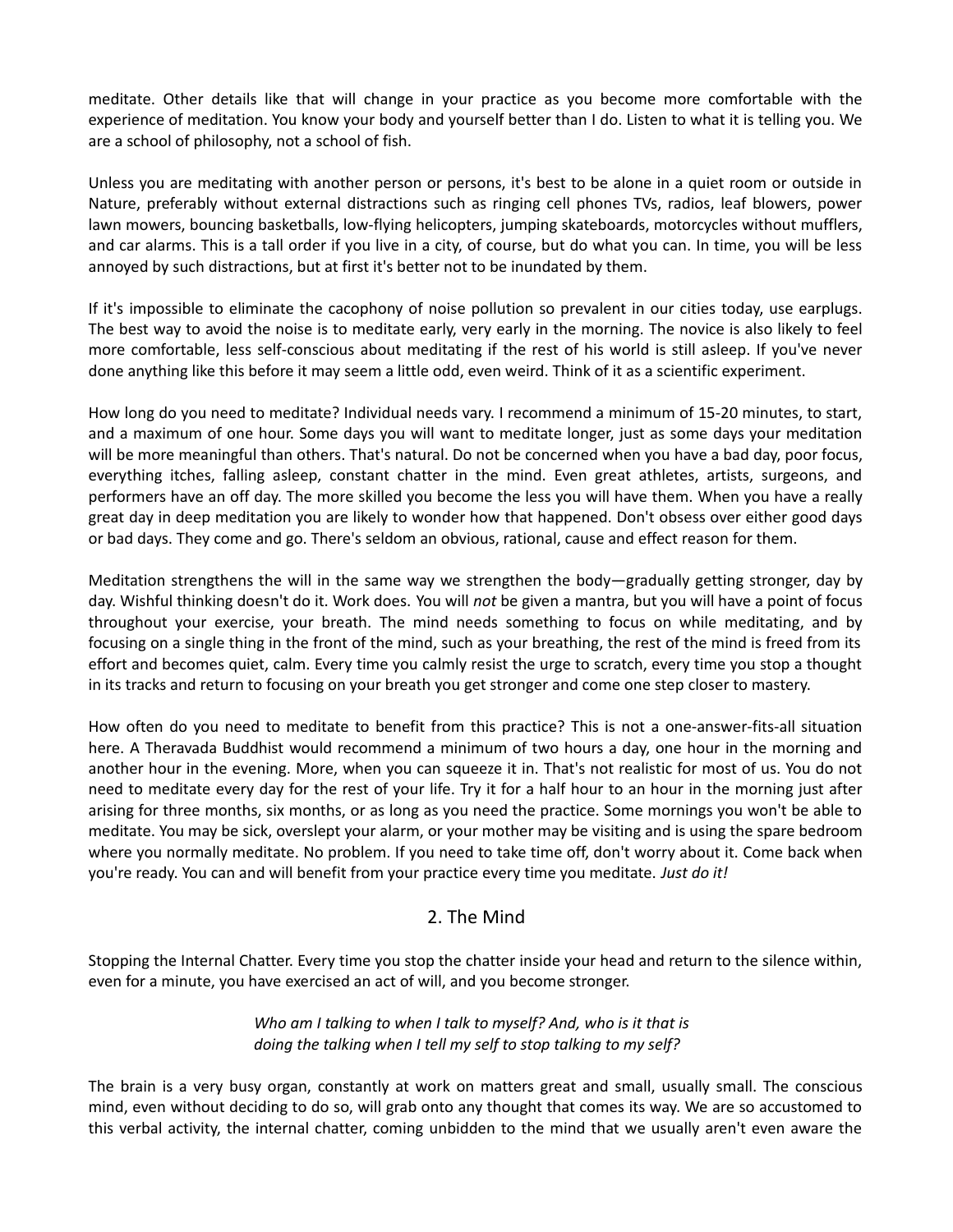thought is here until we have been thinking it for awhile. When you do realize that you have been thinking instead of *not* thinking, which is the point of meditation, you may be inclined to be angry or disgusted or disappointed. Don't be. This is not a bad thing. In fact, on occasion it can even be a good thing. Not all thoughts during meditation are to be condemned and ignored. Some thoughts that come into the mind may be flashes of insight brought into your consciousness by your subconscious mind. Your mind is not being bad by bringing thoughts to you, and there is no reason to reprimand it. *Remain equanimous*.

How does one strengthen the will in meditation? Every time you stop the internal chatter and empty the mind you strengthen the will. Over time, the will becomes stronger, and with practice the meditator can go for longer periods of time in complete internal silence. It is at this point that one begins to understand mastery of the inner discourse that one has with oneself, one's self. It is with an act of will that you become master of this inner discourse, not just in meditation but in all situations all the time. This is the practice that makes perfection not only possible but effortless.

Do you have trouble finding your mouth with a fork or a pair of chopsticks? No. Why? Because you practiced. That's all. This is not magic. You come closer to mastering the inner discourse every time you stop and dismiss or redirect the thoughts that come into the mind during meditation. And, if you can do this during meditation you can do it any time during the day. Any thought that comes into your mind that you evaluate and perceive to be inappropriate and unworthy of a noble character you can stop and/or alter.

Stopping the mind and redirecting it at will gives you command of your thoughts and judgments. If you are in command of your judgments, if you are the one who decides what your judgments are going to be in every situation, then the slings and arrows of fortune, outrageous or otherwise, are mastered. You are free to exercise your will at any time, both during meditation and during normal active consciousness. And with this exercise, it is you who decides the emotional state that is appropriate. You know what things are good, what are bad, and what are indifferent, and with this understanding and with this strength of will you can preserve your serenity.

The internal chatter never goes away for long. When the Transcendental Meditation practitioner said that stopping all thought is a myth, he was partially correct. Sitting in meditation for 30 minutes without a single thought *is* a myth. It's not going to happen, and it doesn't need to. An experienced meditator can go without a single thought for about 11-12 slow breaths – the length of time of your initial countdown.

Eventually you will be able to hold your silence for longer, but how much longer I don't know. One day I personally counted 22 breaths without thought, but then I stopped counting. I didn't see the point. Meditation is not a contest or competition. 11-12 breaths is enough. You can do everything you need to do with that length of silence when you add them with all the other periods of 11-12 breaths in one meditation session.

Some thoughts are so fleeting as to be almost non-thought; some thoughts are lengthy and involved. Accept them for what they are, matters of indifference, and do this: if a thought is fleeting or has been going on for just a little while, simply go back to your breathing awareness. If it has been going on for a some time before you realize it and check yourself, then start counting backwards from five to zero, a briefer version of what you did when you began your session. Continue awareness of your breath.

#### 3. The Body

Sitting still and erect and remaining equanimous towards the itches and tickles and aches and pains of the physical body requires an act of will. Sitting up straight without sagging will be a continual challenge. The inclination to relax and slouch will come back time and again throughout your meditation period. No harm done; just straighten up again. If it helps, think of lifting the trunk of your body upright with an imaginary string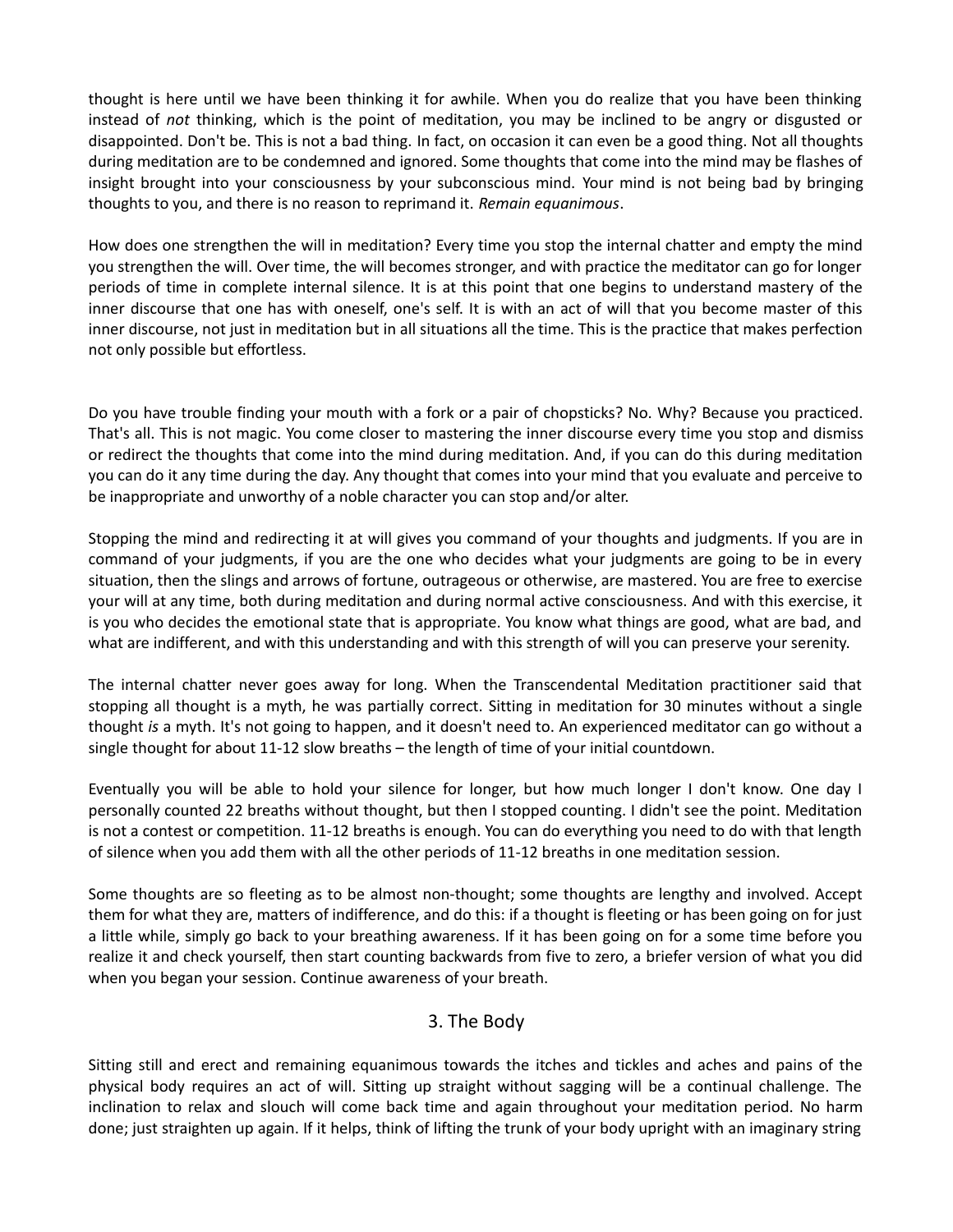that runs through the top of your head to the base of your spine. Don't be rigid and strained or you will wear yourself out and get grouchy. Then you will have to deal with that feeling on top of everything else. If you aren't sure of why you need to sit straight, experiment. Sit with a slouch, your spine bent, then sit upright and erect. Pay attention to the difference in your *mind*. I'm not going to tell you what the difference is; you will see it for yourself.

Now you can expect to feel the tickles and itches and aches and pains. Simply observe them. Don't think about it, simply observe them with an empty mind. They arise, stay for awhile, then pass away. Just as in all things some will stay a short while and others will stay a longer while. Their life span is impossible to know in advance, just observe quietly, calmly, and with equanimity. This is the body's nature. This is life. This is what happens in the phenomenon of existence, in the dynamic continuum we live in. You are born; you live for awhile; then you die. And so does the itch behind your left ear.

Is the room too hot, too cold? Another challenge of the body. In time and with practice you can be comfortable in extremes of temperatures that would normally cause you to be quite uncomfortable. I routinely meditate in a room that is too cold for the light clothes I am wearing, but I no longer meditate in temperatures below freezing as I did in the winter of 1983-4. Discomfort and cold does tend to focus the mind, but it is unnecessary. **Important disclaimer.** Knowing these methods may tempt some to test themselves with extreme physical challenges. No need. Remember the wisdom of the Stoic motto: live in agreement with Nature. Nature gave us nerve endings and a rational mind in order to avoid hurting ourselves. Be reasonable.

One brief story about the cold. In 1977, I was in Army Ranger School during my Infantry Officer training at Ft. Benning, Georgia. I really liked Ranger training, because it pushed your limits into areas most people never go. One December night, all night, we were on a training "mission," crawling through the frost of the Georgia swamps, soaking wet and cold to the bone. At about 4 AM, the Platoon Leader gave several of us a few minutes rest before going on.

Hungry, exhausted, and freezing, I sat cross-legged and leaned against a tree to catch a few minutes of sleep. The whole time I hallucinated that I was dying – probably hypothermia kicking in. But before I was called back into action I had a deep gut realization about cold: the discomfort of cold is *fear*. When the fear is gone, the cold doesn't go away, it's still there, but it's more of a curiosity than an unpleasantness. It's the fear that makes it so unpleasant. Don't be afraid of the cold, but know what you are doing.

Certain meditation positions can be comfortable for awhile, then cause discomfort after a few weeks or months as an accumulation of a physical stress. The body is telling you to change positions. Change positions. Trying to sit through the pain will only cause more damage. Don't do that. Give the aching body part some time off and try a new position that doesn't hurt. There is no one position that must be maintained come hell or high water. As Ralph Waldo Emerson said, "A foolish consistency is the hobgoblin of little minds, adored by little statesmen and philosophers and divines." Take responsibility for the health and welfare of your body. Everything should be tested and found reasonable for *you*. The success of Pneuma is not dependent upon the cross-lotus, Burmese, half lotus, full lotus, three-legged stool, lawn chair, or any other seating position.

#### 4. The Emotions

Observing any and all emotional states with equanimity and objectivity requires an act of will. From Margaret Graver's *Stoicism and Emotion* we find the key to how emotions arise. They are, in short, judgments that we make about the sensory data coming into us from our world. The emotion, then, is based upon an inner discourse with our self that makes a judgment based upon what we believe to be good, bad, or indifferent. Herein lies the key to the relationship between the practice of Stoicism and meditation.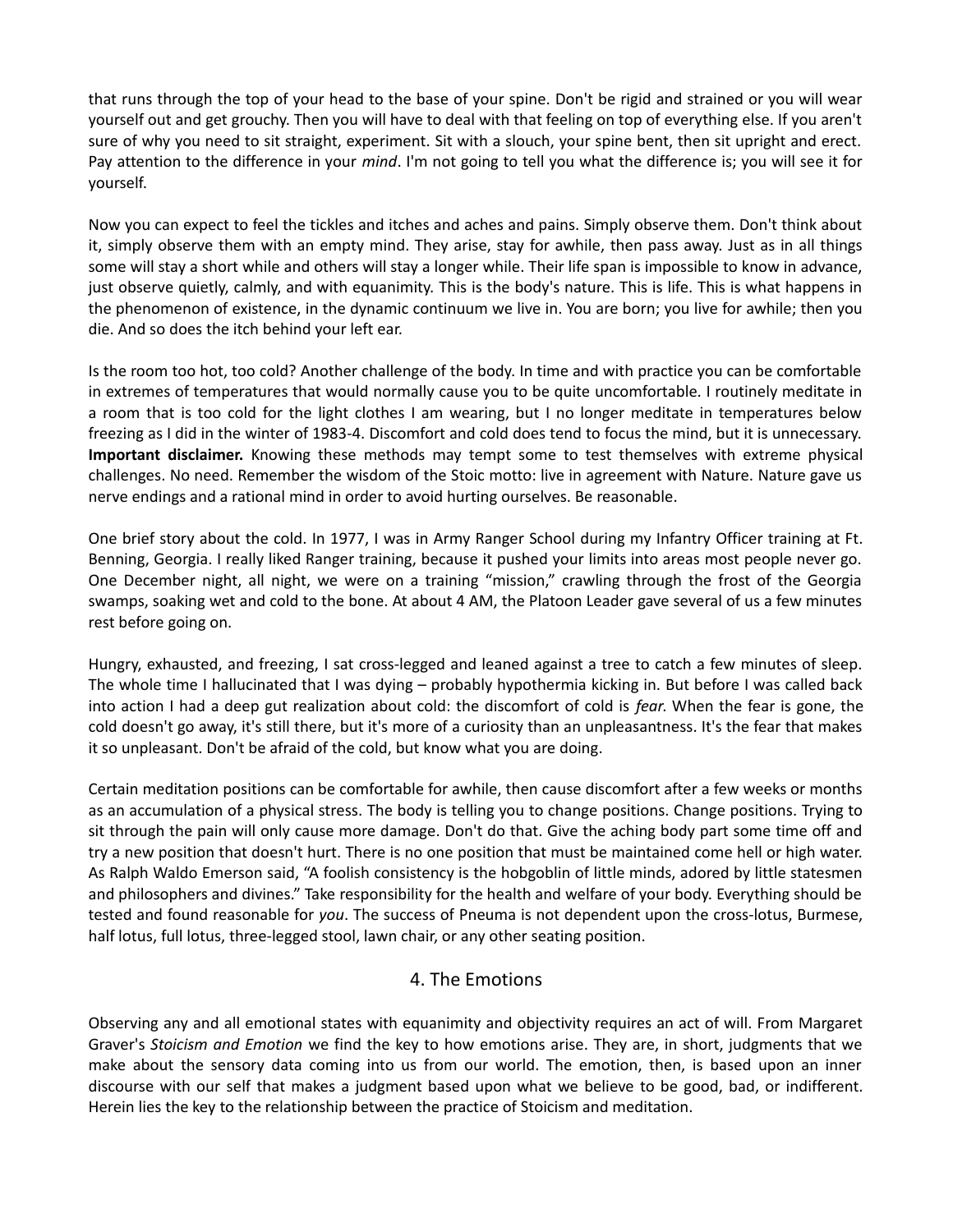*Meditation is the discipline that gives us practical experience in mastering our judgments about impulses that give rise to emotions. With practice we increase our ability to remain calm and serene in our reactions to incoming impulses that may lead to irritation or other rising passions.* 

Anger, jealousy, sadness, arrogance, fear, and lust – all emotional states are treated the same in meditation as heat, cold, aches, pains, tickles and itches. Remain equanimous. Observe these states without desire or aversion. Simply observe what they are, how they feel. Allow yourself to feel them without judgment, perhaps even with a bit of naive curiosity as if you were an alien to the phenomenon of physical existence and were fascinated by all the strange feelings that come with being alive and human. This is what it is to be here in the realm of the polarities, a sentient part of the dynamic continuum. It really is quite amazing.

Sometimes the feeling you have in your chest or gut while meditating is an emotion; other times it can be fatigue or just plain restlessness. Focus on it without conscious thought. Continue to be aware of your breathing. Observe the feeling with equanimity. Nature's creation of our ability to feel when combined with rational thought encourages ethical behavior. Sometimes it saves our lives. There are times when the feeling of fear and the desire to fight or run for our lives is exactly the most prudent course of action to take. Not all impulse to action is false.

Let's use a real world example of the kind of emotion that can arise during meditation. While at work yesterday you told your boss in rather blunt terms that he was mistaken about some project or idea that he was promoting. Obviously, he didn't appreciate your comment as you could tell by his body language and familiar scowl. He reacted angrily, stormed away, and now you can anticipate trouble after you finish meditating, eat breakfast, dress and go to work today. You *may* even deserve it, but that's not the point. The point is that you have been feeling a slow burn of anxiety ever since this confrontation, and now, while you are trying to meditate, that repressed anxiety is coming out front and center.

Do you think that the employee is the only one feeling anxiety now? Probably not. Both the employee and the boss are likely to be affected with the same or a similar emotional discomfort. Even mentally working through the incident several times is unlikely to take away that feeling of dread. I'm not just making this up. I've been on both sides of this kind of situation, and many of you have been, too.

Before long the feeling of dread becomes one of anger and resentment at the other person for having caused the feeling of dread in the first place. At this point, the original emotion is not being cooled down; it is being seriously inflamed. Do either of them like how this feels? No, of course not. Feeling anxiety, anger, and resentment all at the same time does not feel good. It does not increase our happiness.

Back to meditation. What do you do about it? When you have an emotion, or any combination of emotions, arising during meditation, bring it out and *f e e l* it. Don't analyze or examine it rationally or verbally. Don't repress it. Don't argue with yourself all the pros and cons of why you should or should not feel the way you do, simply be aware of how it feels. Allow it to exist within you, front and center stage. Hold it there without thought, without judgment, without any attitude at all. Simply let it be – just as if it were an itch or tickle on the end of your nose. Don't scratch it. Just observe. Remain equanimous. Remain objective in the present where the emotion is residing.

Be aware with equanimity, neither love the emotions nor hate them. Just let them be there, quietly, calmly, objectively, until at last they go away. And just like an itch or a tickle, sooner or later, they *will* go away. Both physical and emotional states are given their staying power over you by your attachment to them. No attachment; no power. Emotional memories of the past or emotional expectations of an unpleasant future will not require prompting during meditation; they will arise unbidden. You can count on it. Continue awareness of your breathing as you feel the emotion arise. Remain objective. Remain equanimous. Breathe.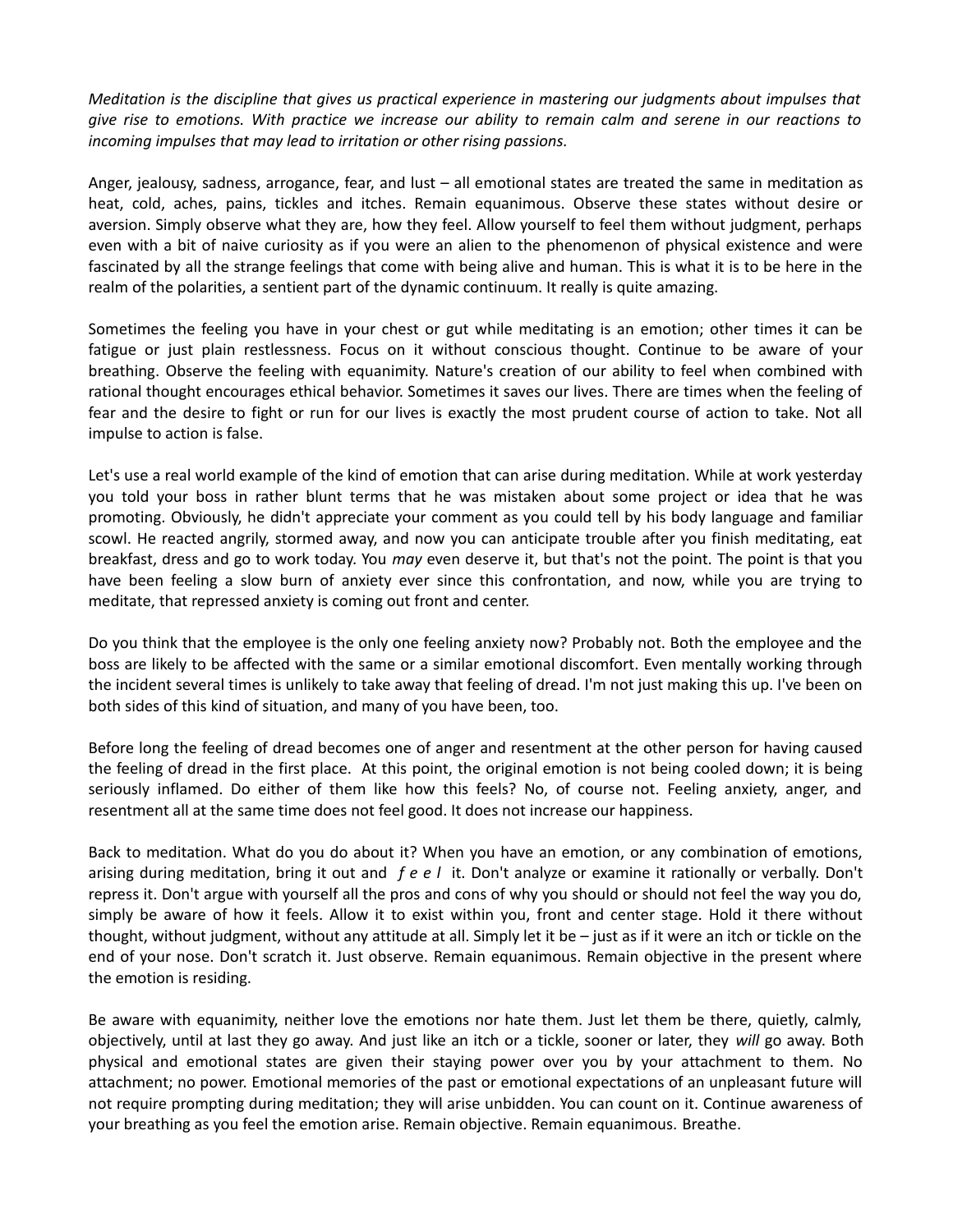Allow yourself to feel this emotion, but not be attracted or repulsed by it. *Either attraction or repulsion will cause you to be attached to it, and as long as you are attached to it you will not be free from it*. Continue to be aware of the feeling for as long as it lasts. Breathing. Pretty soon, just as if it were felt as an itch on the outer edge of your right nostril, the emotion will lose its power, and gradually subside. Breathing. You can even wordlessly recall it if you like. If it's a particularly strong emotion some residual feeling may remain. Breathing. It may even take several meditation sessions to deal with an old or deep emotional scar. Observe with equanimity until it is completely gone, then return to serenity.

When you have finished your meditation, open your eyes. It's not comfortable to just jump right up and get busy. Sit for a moment longer, and if you are meditating first thing in the morning, consider the day ahead. You may have some vow or affirmation you may wish to remember now.

Remember, by quieting the voice that says *I am,* we realize the other, the *all*. Strengthening the quiet side, the right cerebral hemisphere, increases the synchronization of both right and left hemispheres of the brain. Unfortunately, most people let the right brain wither and atrophy from lack of use. As stated earlier, the brain waves of one who does not meditate shows less activity in the right hemisphere and higher beta activity overall, attributes of tension and nervousness. While meditating, the two hemispheres of the brain come into synchronization, mirroring each in phase and as a harmonious whole. If we as a people respect the mind, then doesn't it seem reasonable to take care of it, to develop its optimal functioning? There's no excuse for rightbrain ignorance or hostility, real or feigned.

\* \* \*

# Afterword

## Stoic Meditation

I already said this, but I want to say it one more time in case you have forgotten. You don't have to be a Stoic to benefit from Pneuma Will Power Meditation. You can believe or not believe whatever seems right to you and still appreciate how this exercise strengthens the will. However, it's the judgments and inner dialogue of the mind that are brought into this act of strengthening the will, and unless you have reasonable judgments you will not realize the maximum benefit of this form of meditation. Take the time to look at *The Stoic Handbook* located on the menu of the Stoic Meditation website. You are not required to believe anything illogical or unreasonable in Stoic philosophy. You are not required to believe in myths, legends, or hearsay. Everything you need to know to understand how this meditation really works you can learn by reading the *Handbook*. It takes a couple of hours, and it's free.

For those who are curious to know what Pneuma has to do with Stoic philosophy, the following briefly describes that relationship. First, it's important to know that there is no claim, implied or otherwise, that Pneuma was ever performed by Stoics in antiquity. It is related to classical Stoics by virtue of what it is and what it does. It is a practical exercise in strengthening the will in the four ways outlined in the text. If you have read *The Stoic Handbook* you know how profoundly important the will is in the choices and ensuing conduct of one's life.

Why are such exercises important? Because Stoics, past and present, believe that theory is not enough; it's only the beginning in *the art of living*. Many people and many programs use that phrase, but it was the Stoics that first made it popular. Stoics are expected to learn theory then practice various exercises designed to adapt that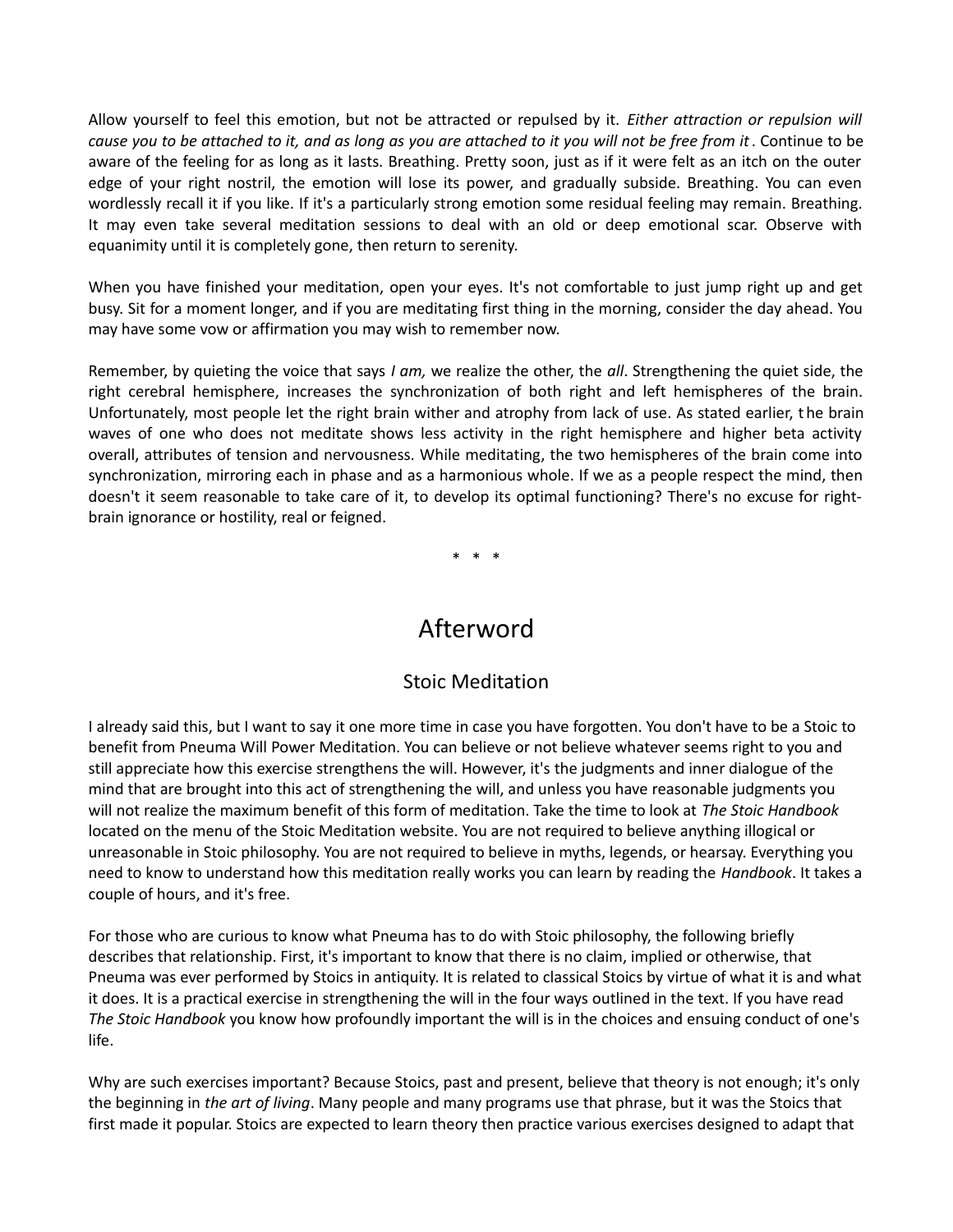theory to philosophy as a way of life. Ours is not a philosophy of formal and abstract speculation on the nature of reality. We live it. However, other than a handful of possible exercises we have almost no certain information that has come down to us about how the classical Stoic put theory into practice. And now it's your turn.

## Four Levels of Meditation

If you have read this far you deserve to know that there are levels of meditation beyond Pneuma WPM. This is a guide to what you may experience if you continue your meditation practice. Within a month or so, you will certainly come to know level one, and some may even become familiar with level two. Levels three and four usually require years of sitting, but it is not for me to say that you cannot experience all levels sooner than is common.

NOTE: Some people are quite visual and claim to see all sorts of things while meditating. I'm not, and I don't, ever. Traditional wisdom is that if you see anything you are hallucinating. Forget it and keep meditating. Meditation is not about seeing visions—as the Biblical prophets claimed to do. That's a wholly different world and practice. If you never "see" anything at all, ever, you are doing just fine.

\* \* \*

#### THE FOUR LEVELS:

1. **Will Power**, so-called, because it is the most effortful stage and requires considerable strength of will even to get into position and begin meditating. It takes even more will power to stay there and deal with the aches, pains, and itches and the wandering, disobedient mind. All this effort contributes to the practice of the Stoic, because, as you know, the location of all good and evil is in the human will. By strengthening it we can choose our internal dialogue and manage our assents with much greater ability.

*Characteristics*: mind wanders far and wide, and you may not even realize that you have been thinking about something(s) until long after you stopped listening to your breath and resumed the internal dialogue with yourself. Meditating in the first level is like enduring a tug of war between the resolve of your will and your mind's desire to stop this nonsense and get up.

2. **Deep Meditation**. The aches, pains, and itches may still be present, but they are much less troublesome. The mind still wanders off and tries to dominate the situation, but now the will power has won, and the mind doesn't get very far before it is pulled back by the will to the breathing silence.

*Characteristics*: there is a feeling and realization that you are in deep meditation and have now joined all those who have meditated before you for hundreds of years. They experienced this feeling too, and you are part of that lineage. You are glad to have come this far, but you are still ready to call it a day, a good meditation day, and get on with your real life which awaits you, beckoning with increasing urgency.

3. **Ananda**. At some point in your experience as a meditator, sooner or later, you will experience what the Hindus call *ananda*, or bliss. This level is called that because it *is* that. Ananda comes